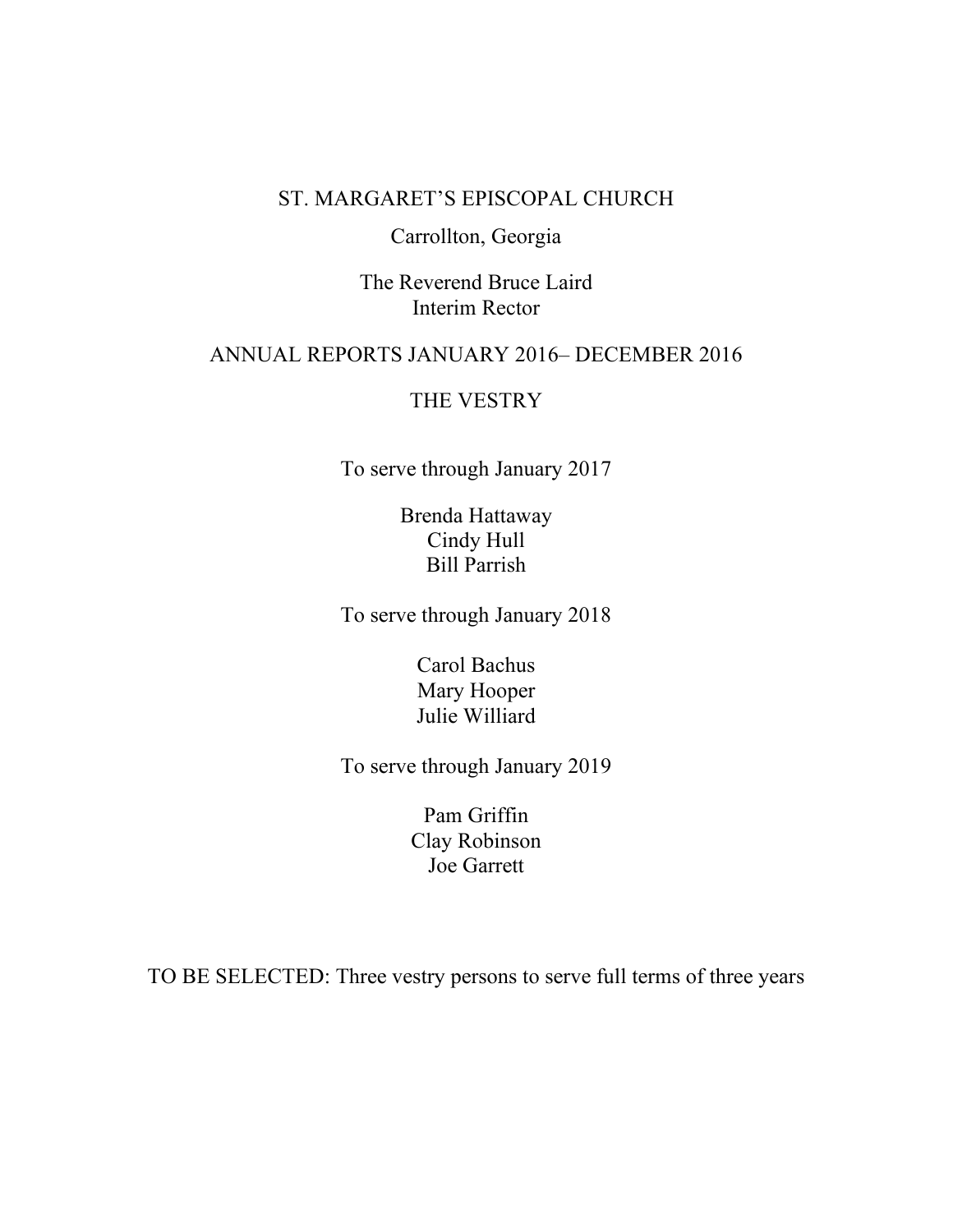# 2017 Annual Parish Meeting St Margaret's Episcopal Church Carrollton, Georgia

January 29, 2017 10:15 A.M.

Agenda

Opening Prayer – The Reverend Bruce Laird, Interim Rector

Call to Order – Brenda Hattaway, Senior Warden

Election of Vestry

Nominees

Bruce Bobick Carolyn Cary Randy Coggins Paul Jarrell Eric Lenaeus John Lyons Eric McDonald Betsy Prince Amanda Reynolds

Recognition of outgoing Vestry and leadership – Joe Garrett Brenda Hattaway Cindy Hull Bill Parrish

State of St Margaret's

Senior Warden's Comments Nominating Committee Chairperson's Comments Interim Rector's Comments Commission Reports

Presentation of the Budget 2017 Bill Parrish

Dismissal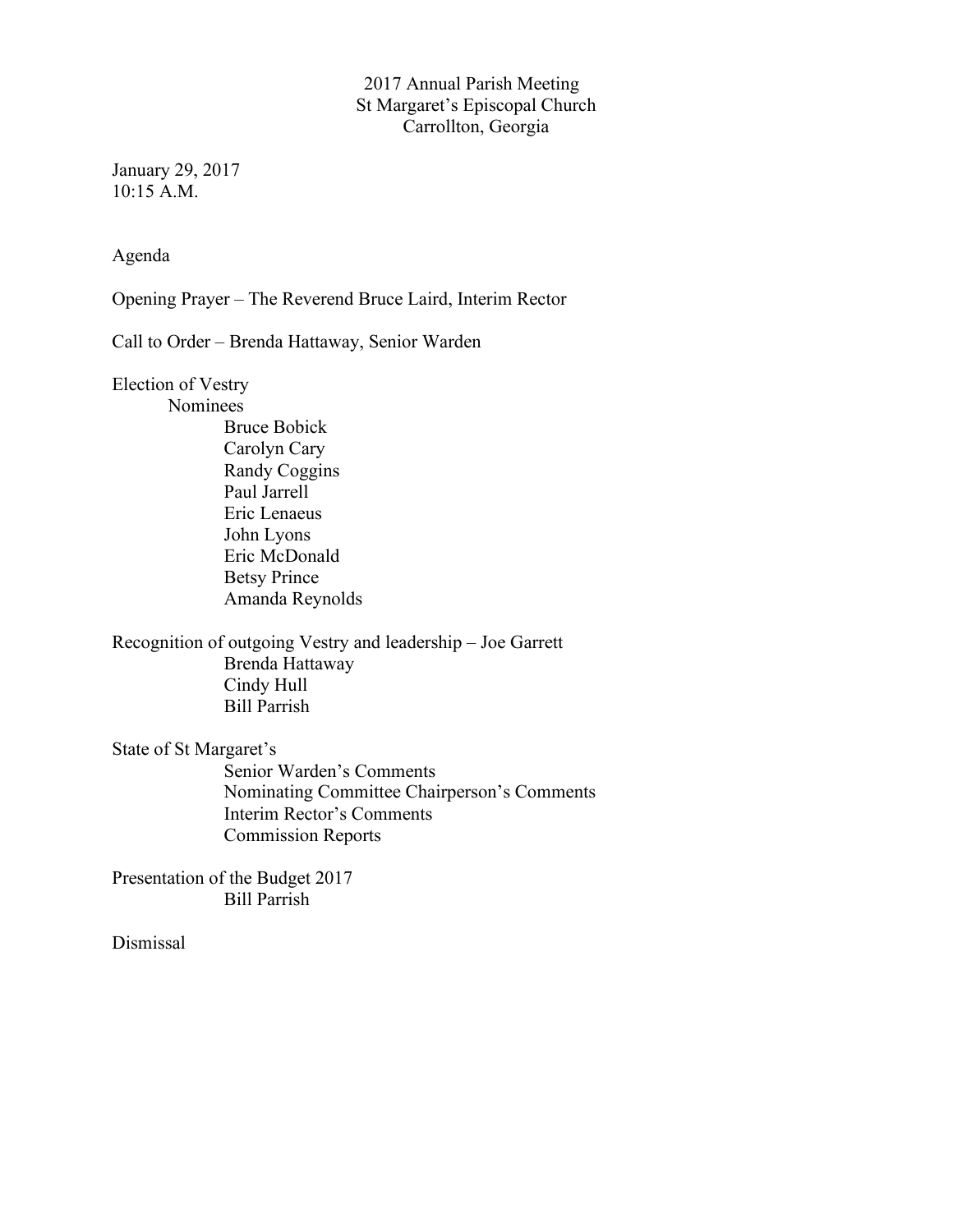# **St. Margaret's Episcopal Church Interim Rector's Report for the Annual Meeting January 29, 2017**

# *Thoughts from the Interim Rector*

You, the people of St. Margaret's have blessed Sherrie and me more than you know! We love being here with you and striving together to be the Church God has called us to be.

I truly believe St. Margaret's parish is solidly grounded by virtue of your faithfulness, generosity, fellowship, service to each other and the larger community, and a fine staff. Working with Julie Foreman, Meghan Bennett, Jessie McLaren, and Austin Clark is treat for me. They are capable, willing, available, and enthusiastic. I am blessed beyond imagination having their support and confidence; and the parish family is blessed to have them working on your behalf. As you have heard me say on Sundays, the Vestry and Nominating Committee are, without exception, formed from dedicated people and take seriously their charge. I assure you, they are doing superb work for you.

You have a fine group of teachers and sponsors working with our youth on Sundays and for other special events. And your Vestry is supportive of Christian Education in the priority they give it in the budget. Frankly, I'm amazed at the number of folks who take seriously the task of working with our youngsters – it can certainly feel, sometimes, like a thankless, unrewarding job. Although I believe the teachers and sponsors are blessed and gratified by their work.

As always, there is room for growth: individual and corporate. Physical plant maintenance seems to be an issue in the congregations I have observed. As individuals, we are plagued by lack of skill for certain tasks, and/or lack of time to spend doing the easier work, and/or lack of physical stamina to do some of the more demanding jobs. Qualified professionals are sometimes difficult to find or schedule and usually expensive. As a family, we find ourselves having to prioritize a long list of important items; and maintenance tends to show up low on the list. Need I remind you, however, that the old saying, "Pay me now or pay me more later" is as true today as it was yesterday.

Attendance at Christian Education opportunities is somewhat better than hit-or-miss; but could be taken more seriously. We all need a better understanding of Scripture, Church History, and Theology. It's impossible to get it if we are not present; and it is most frustrating for teachers and presenters, who have prepared for a session, to have sparse attendance. Along with that, I've noticed less than robust attendance at some of the fellowship opportunities that have been available. I know much of that is at night, and some of us don't do well driving after dark.

Lest I end on a sour note, I want to reaffirm how pleased and blessed I am that you are allowing me to walk with you on this journey of transition. You make me want to get up in the morning and go to work! And the work we are doing here – together – is work I find gratifying, meaningful, and joyful. If I were eligible, and younger, I would seek to be your next Rector. But I am grateful for this interim time to be with you! Thank you!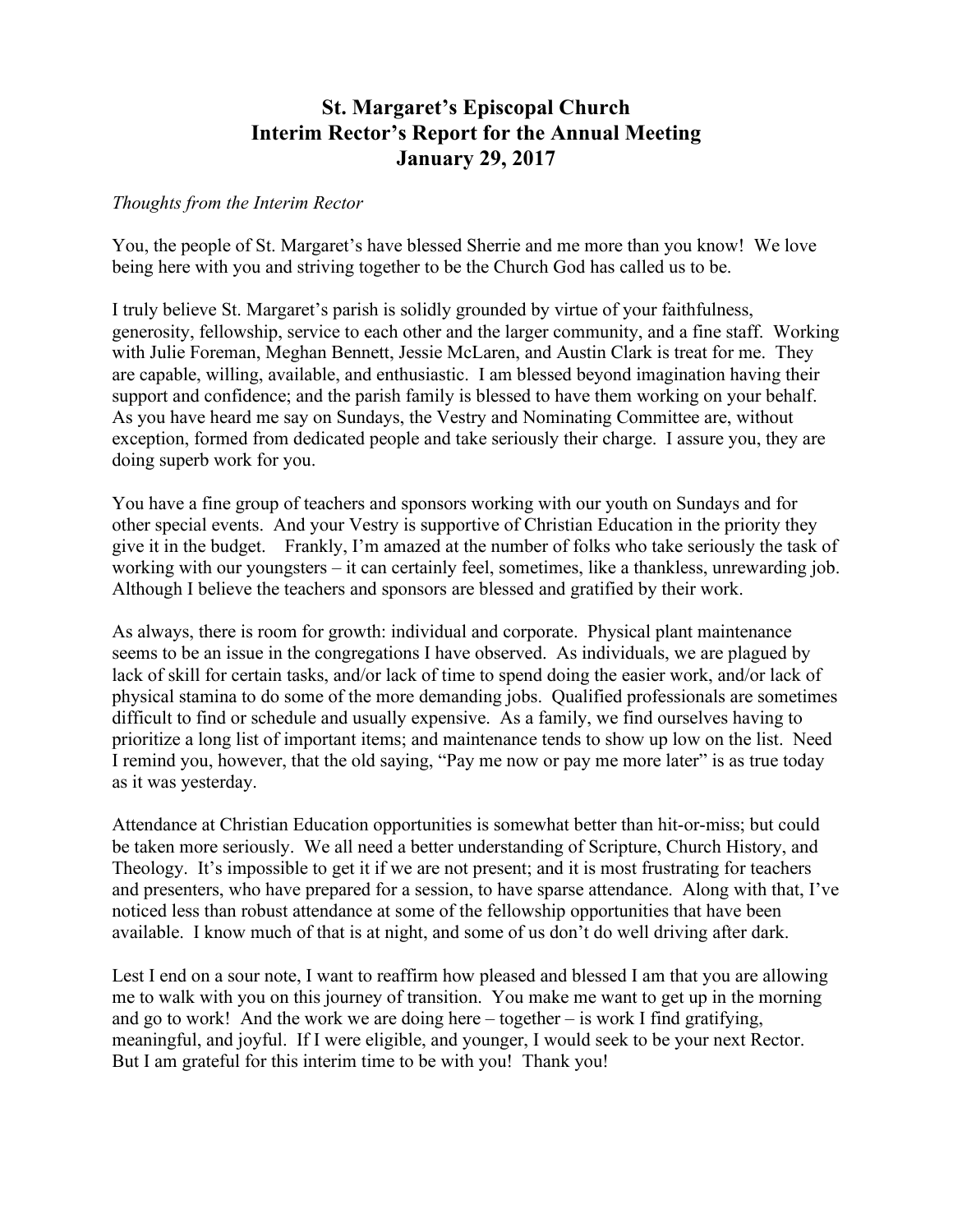# **Celebrating Life in 2016**

**"You are sealed by the Holy Spirit in Baptism and marked as Christ's own forever"** Baptisms:

*Margaret Elizabeth Ward McDonald Philip Edgar Collins, Jr. Jack Joseph Stark Loren Rhodes Weber Presley Reece Payne Calvin Patrick Cusick Pinar Asiye Cox Taylor Jane Cox Joshua Sean Cantrell Charlotte Isabel Patrick Elise Rose Brewer Avery James Williard Daniel Nan Chin, Jr. Carson Michael Clary*

**"Into your hands, we commend your servants.."**

Deaths:

*Jo Hunsicker Pat Brunson Richard Logan*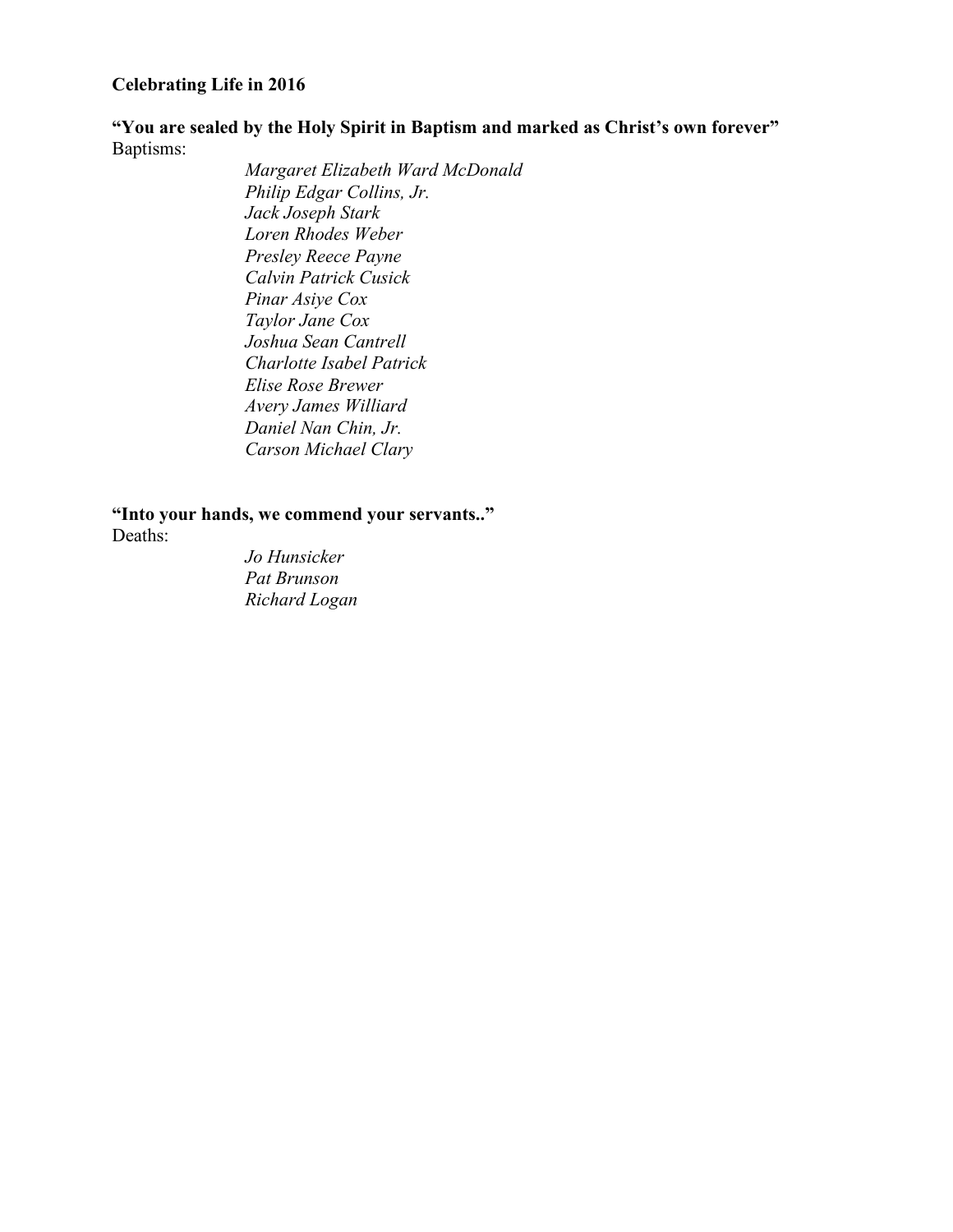# **St. Margaret's Episcopal Church Annual Meeting – January 29, 2017 Senior Warden's Report for 2016**

Last January when I was asked to serve as your Senior Warden for the second year, it never occurred to me that 2016 would take the challenging turn that it did ... 2016 has been exciting, interesting, and demanding - and a blessing beyond anything I could have imagined! The people of St. Margaret's faced the challenge of great change with grace and confidence. Along with the challenges, we experienced exciting opportunities, celebrated ministries, and offered new opportunities for participation in the life of St. Margaret's.

During the Vestry Retreat at Camp Mikell, we conceptualized a whole parish summit to vision for St. Margaret's next ten years. This concept evolved into Summit 2026, which took place in April. The voices of parishioners of all ages were heard. The vestry identified themes from the comments and looked for priorities that we could accomplish immediately. Those priorities led to the installation of a sound system in the Nave; an increased focus on Pastoral Care; and the implementation of Wednesday Night Suppers.

In May, we learned that our Youth Minister, Laura Lenaeus would step down at the end of July and we celebrated her long, successful ministry with our young people. We were blessed to find Jessica McLaren to serve as Interim Youth Minister as we looked to the future of the youth and children's Christian Formation programs.

Our greatest challenge of 2016 came in August when Hazel announced that she would be leaving St. Margaret's at the end of September. So August and September became a time for celebrating her amazing ministry. It is always difficult to have a beloved rector leave; but we moved into the transition period with confidence that God would support and guide us. The Diocese of Atlanta's "Call of Clergy" provided the process and The Reverend Cannon Alicia Schuster-Weltner mentored us. Our first blessing was finding an interim Rector within a month: Father Bruce Laird was most assuredly the answer to our prayers. He can to us on November 1 and will lead us spiritually until our permanent Rector is called. The Vestry moved ahead with the identification of the Nominating Committee using a process recommended by Alicia Shuster-Weltner. The work of this group started almost immediately and they have made great progress on the steps of the process for identifying candidates for our next rector.

Another challenge we faced was the removal of the ancient oak tree in front of the church ... it was determined by an arborist that it was a danger to our church building and potentially to us. Father Laird conducted a service celebrating it's time with us before it was taken down.

St. Margaret's was blessed with wonderful spiritual leadership from The Very Reverend Hazel Glover and, then, from The Reverend Bruce Laird; and with a remarkable staff: Julie Foreman, Meghan Bennett, Austin Clarke, Laura Lenaeus, and Jessie McLaren. Each one of them brings skill, compassion, energy, faithfulness and unwavering dedication to St. Margaret's.

I am deeply grateful to have had the opportunity to work with this vestry as we prayerfully embraced opportunities and challenges – always mindful of our responsibility to be good stewards of the gifts that God has given us. St. Margaret's enters 2017 a strong parish because of the hard work of this group. My deepest appreciation to outgoing vestry members: Bill Parrish (Junior Warden) and Cindy Hull. Three new members will be elected at the Annual Meeting ... thanks to each nominee for being willing to serve and to help lead us through the coming months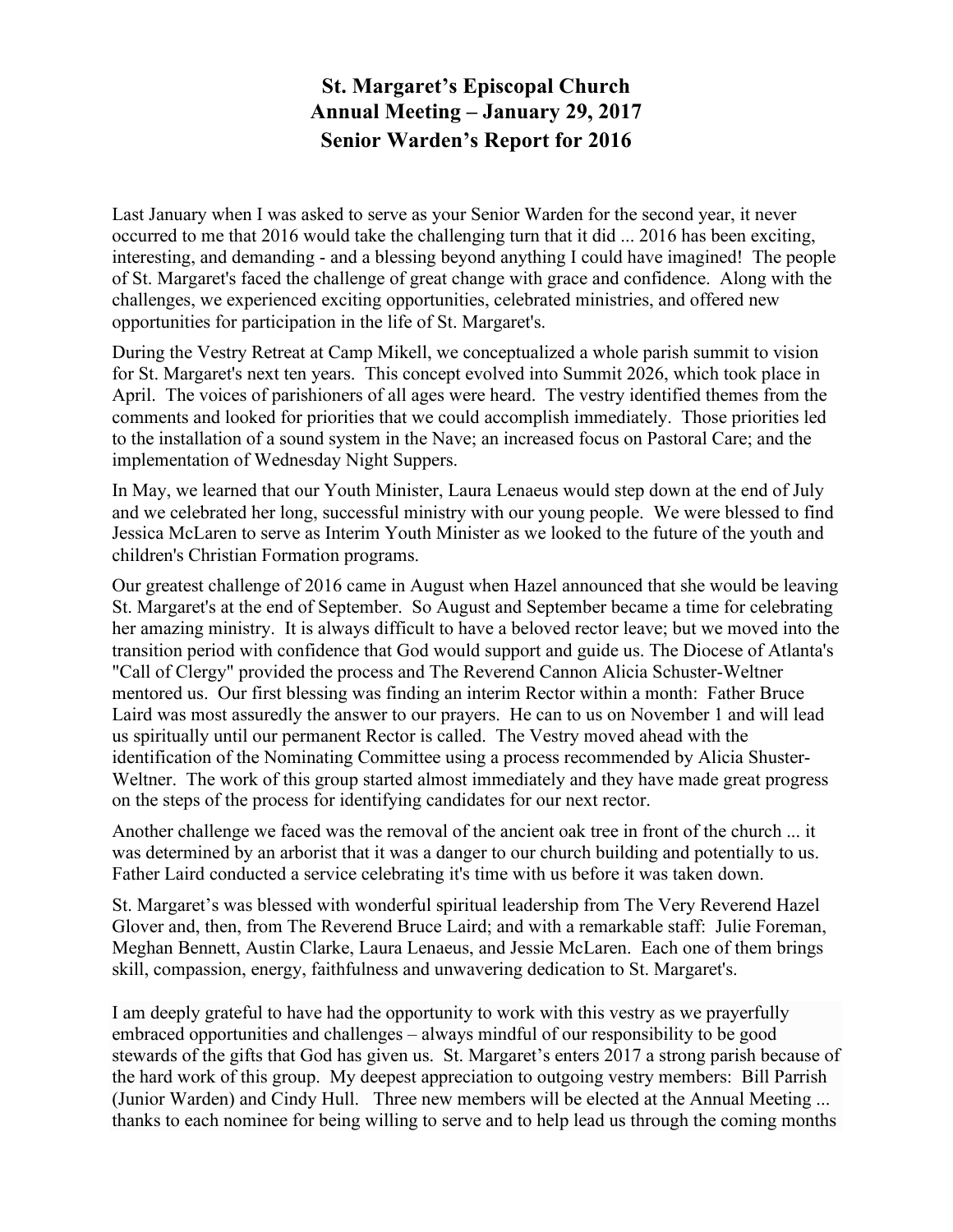as we move through the process of finding the person that God has chosen for us as our new rector.

During the weeks following Hazel's departure, three people - Bill Parrish (Junior Warden), Art Bower (Treasurer), and Julie Foreman (Parish Administrator) - were particularly helpful to me and I offer each one my sincere gratitude for their tireless work in getting our transition off and running smoothly.

As my time as your Senior Warden comes to a close, I offer my heartfelt thanks to the vestry and to each one of you for your support, especially this year, and for the opportunity to serve St. Margaret's.

Respectfully submitted,

Brenda Hattaway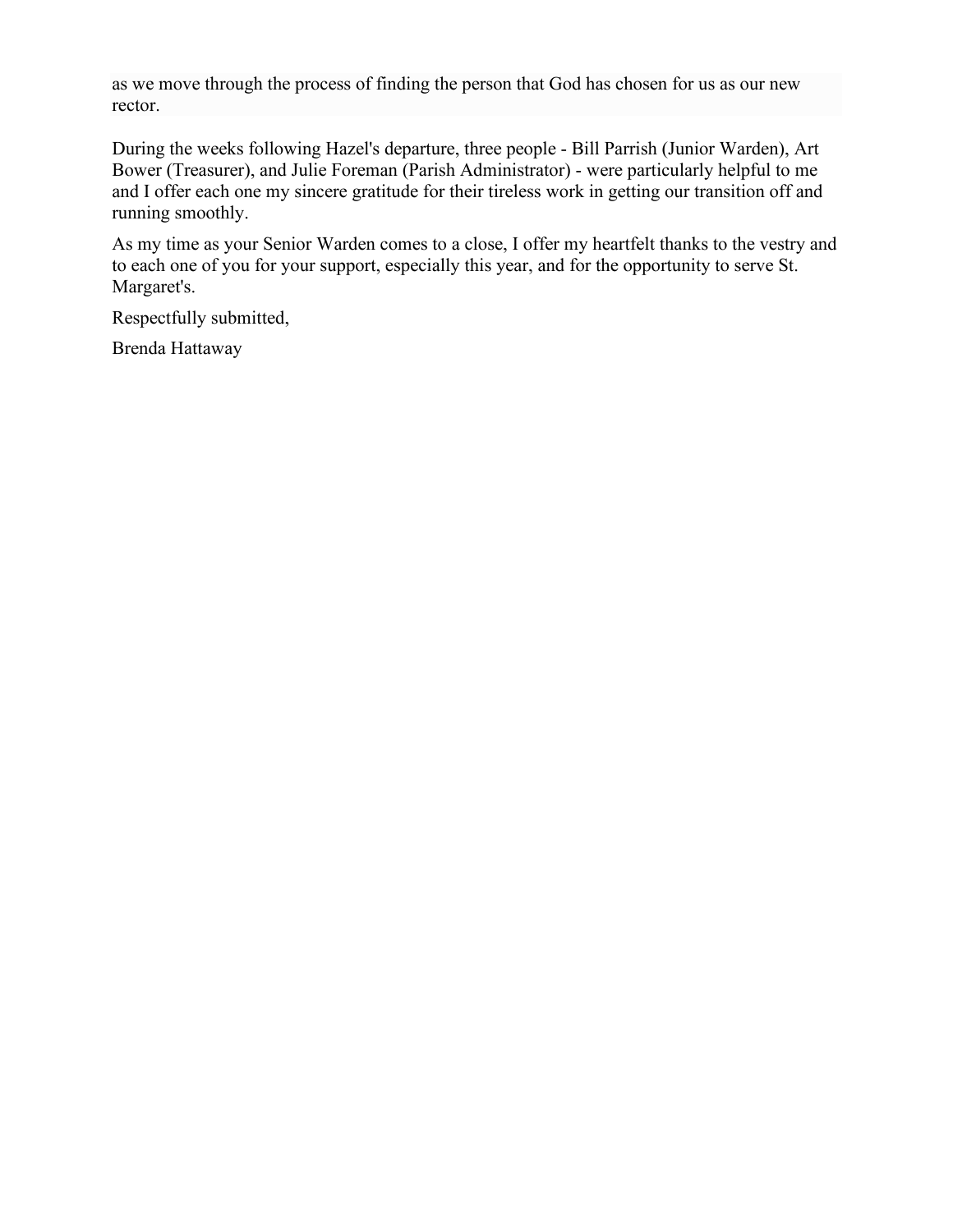# **Report from the Jr. Warden**

# **BUILDINGS AND GROUNDS COMMITTEE**

**Mission Statement:** Our mission is to enhance the image of St. Margaret's Episcopal Church by providing an aesthetically pleasing "campus" community that will provide a spiritual, safe, sanitary environment for church members, staff and visitors.

# **2016 Maintenance Improvements:**

Improve temperature/air flow in chancel. Remove and Dispose of rotten oak tree (Coleman St). Added audio enhancing system in Chancel. Created playground master plan including costing Created master landscape plan for pathway to Bass house and playground area. Repaired roof of Parish Hall. Repair church shutters. Church steeple-repair wood, prep and paint. (Coming Q1 '17). Repair/replace church broken roof tiles. (Coming Q1 '17).

# **Summit 2026**

There were three "high priority" buildings and grounds Action Items identified during the Summit 2026 meeting:

- 1. A playground to be installed in the backyard of the Bass house.
- 2. Accessible pathway between the courtyard of SMC and the Bass house.
- 3. Listening device system for audio improvement within the Chancel.

The Vestry deemed each of these action items high priority items with immediate action committed to each.

- 1. A playground steering committee was created with the leadership of Joe Garrett to pursue best options for the parish and potential costing levels. The vestry thoroughly reviewed options presented by the steering committee and have chosen the best option for SMC.
- 2. In conjunction with the playground committee, a landscape architectural firm was contracted to draw potential plans for a pathway between SMC courtyard and the Bass house to provide accessibility for all members. Included in the drawings are planning for the playground area in the back of the Bass house.
- 3. Security Solutions was hired to review our audio needs and specifications for the project. We contracted them for the installment of amplifier, 10 headsets (located in the Nave), and microphones for those with auditory issues during services.

# **Men's Group (ECM)**

The Episcopal Church Men continued to meet during 2016 including a parish workday in April. We hope to continue this fun and thriving ministry.

Bill Parrish Jr. Warden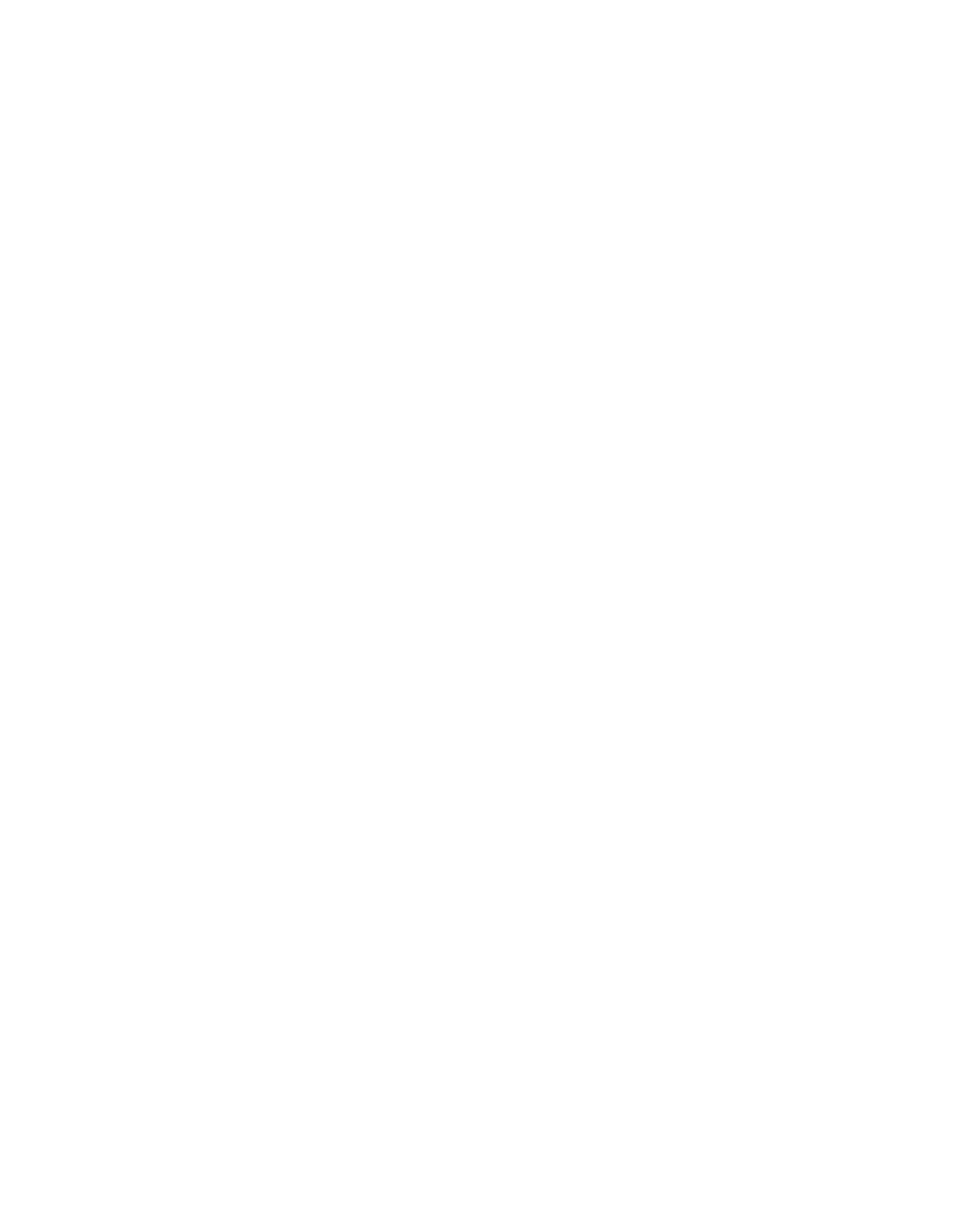# **Strategic Planning Commission: Summit 2026**

During the 2016 Vestry retreat, members discussed the idea of conducting a parish-wide event that would provide the opportunity for us to engage all the voices of the congregation in discerning our collective values. Mary Hooper and Julie Williard worked with Hazel to plan the event. All vestry members contributed to the event, which was held on April  $17<sup>th</sup>$ . While some participants were not able to attend the full event, we had 87 adults and teens engaged in the small group conversations.

The purpose of the summit was to clarify and confirm shared values and priorities of our parish community and to inform vestry discussions and decisions. The vestry initially examined an analysis of the comments and identified five themes that reflect valued priorities.

Valued Priorities: Themes from Summit 2026

- 1. Anglican Heritage
- 2. Compassionate Care
- 3. Involvement & Relationships
- 4. Welcoming Spaces



The review of all commentary recorded at the Summit 2026 provided a clear directive for strengthening engagement of youth, improving how we welcome and engage newcomers, maintaining and extending worship music, exploring ways to extend Christian Formation for adults, and improving communication.

The vestry will revisit all of the data from the Summit during the Vestry Retreat in February 2017. These data will also be shared with the Nominating Committee to inform their development of the church profile.

A summary of action initiated immediately following the Summit is included on the next page.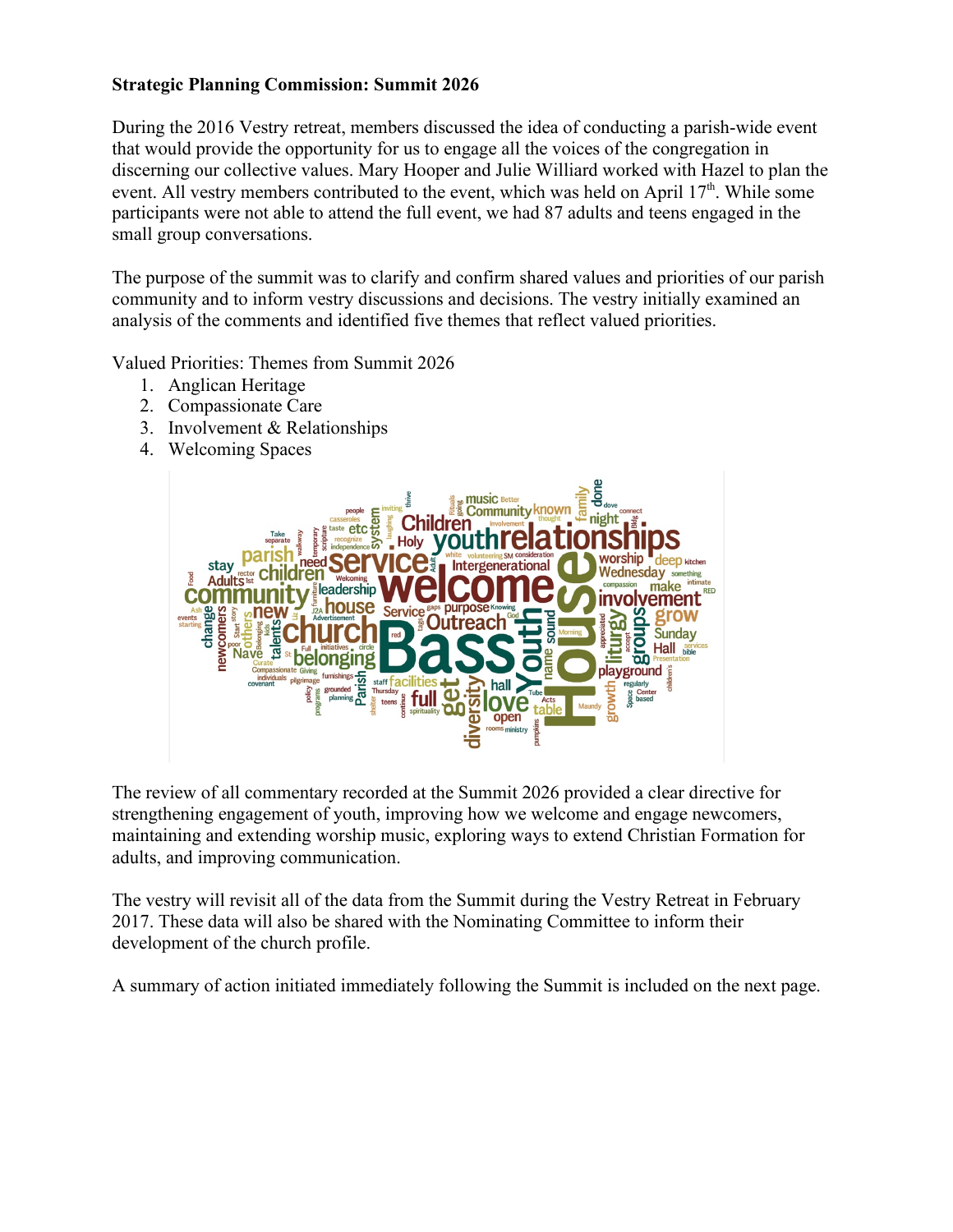| <b>Priority</b> | Actions       | <b>Status</b> |
|-----------------|---------------|---------------|
| Anglican        | New vestments |               |
| Heritage        |               |               |

# **Summary of Actions Initiated from Summit 2026: May – December 2016**

| <b>Priority</b> | <b>Actions</b>                                            | <b>Status</b> |
|-----------------|-----------------------------------------------------------|---------------|
|                 | Pastoral Care Commission met to refine processes with the | On-going      |
|                 | intent of increasing engagement. The needs of seniors in  |               |
| Compassionate   | our parish and community continue to be explored.         |               |
| Care            | Specific activities for children and youth have been      | On-going      |
|                 | introduced to engage them in SMCO related outreach as     |               |
|                 | part of Sunday School classes and EYC.                    |               |

| <b>Priority</b> | <b>Actions</b>                                                        | <b>Status</b>     |
|-----------------|-----------------------------------------------------------------------|-------------------|
|                 | Established regular Wednesday evening suppers (Summer                 | Established/      |
| Relationships   | Suppers, Fall Feasts, and Winter Wednesdays)                          | $On-going$        |
|                 | Celebrated Laura Lenaeus' 13-year ministry to our                     | Completed         |
|                 | community on July 31 <sup>st</sup> . Celebration was attended by many |                   |
|                 | young adults who participated in EYC during her time as               |                   |
|                 | Youth Minister.                                                       |                   |
|                 | New part-time Youth Minister was hired in August.                     | Completed         |
|                 | New youth minister has conducted several parent meetings              | $On\text{-going}$ |
|                 | have been held to engage them in process to clarify/confirm           |                   |
|                 | vision for the program.                                               |                   |

| <b>Priority</b> | <b>Actions</b>                                                | <b>Status</b> |
|-----------------|---------------------------------------------------------------|---------------|
|                 | Bass House Commission was established to provide              | Completed     |
|                 | direction for use. Currently in use by Interim Rector         |               |
|                 | Plans for an accessible pathway between the courtyard and     | On-going      |
|                 | the Bass House are in progress. Funds for this will be raised |               |
|                 | through commemorative bricks.                                 |               |
|                 | Sound system with listening devices has been purchased        | Completed     |
| Welcoming       | and installed.                                                |               |
| <b>Spaces</b>   | The vestry has approved plans for the "Laura Lenaeus"         | On-going      |
|                 | playground to be installed in backyard of Bass House.         |               |
|                 | Donations to honor the ministry of Laura Lenaeus were         |               |
|                 | collected as part of the celebration of her ministry. Sources |               |
|                 | for remaining funds are being sought.                         |               |
|                 | Options to provide better wheelchair accessibility in the     | On-going      |
|                 | Nave are being explored.                                      |               |

Respectfully submitted by Mary Hooper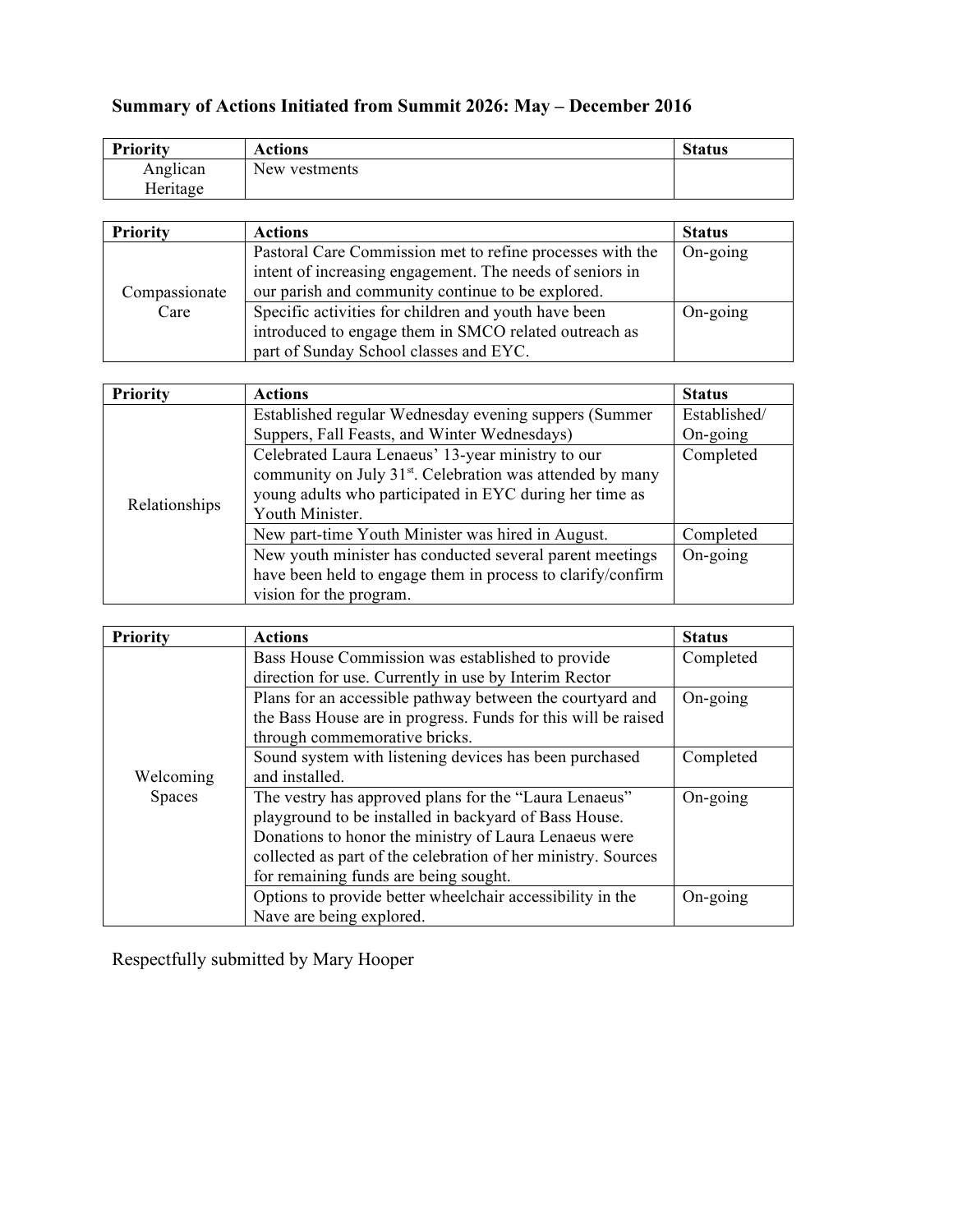# **Music**

About the program.

The choirs of St. Margaret's are made up of approximately 30 voices from ages 10-80 who come together to lead the weekly liturgies. This community serves singers from all walks of life, all levels of experience, and all levels of musical abilities.

**The Chancel Choir** is St. Margaret's primary parish choir, and auditions are open to singers of all ages. This ensemble leads the singing and other liturgical aspects of the 11:00 Eucharist each Sunday, plus occasional services such as Ash Wednesday, services through Holy Week, the Christmas Eve Midnight Eucharist, and A Festival of Nine Lessons and Carols. Music at Sunday services typically includes two anthems, a psalm, hymns, and service music. Rehearsals take place on Wednesday evenings at 7:00–9:00. The finest repertoire is drawn from the last five hundred years of choral composition around the world.

Year in Review

- $\triangleleft$  Renovation of the pipe organ by A. E Schleuter Organs. New console and restructuring of tonal resources to increase tonal palette and to support music and liturgy in the best way possible.
- v Formation of a Music Committee who assist the Organist–Choirmaster in running the music program. Currently consists of 6 members who serve a one-year term. Goals this year included establishing a musical identity.
- v Established monthly Compline services sung by the Compline Schola, a small ensemble committed to excellence in music.
- $\triangle$  Average choir attendance and personnel remained the same.

If you are interested in knowing more about the music program, please contact Organist– Choirmaster, Austin Clark, at music.stmargaretsga@gmail.com

Austin Clark Organist–Choirmaster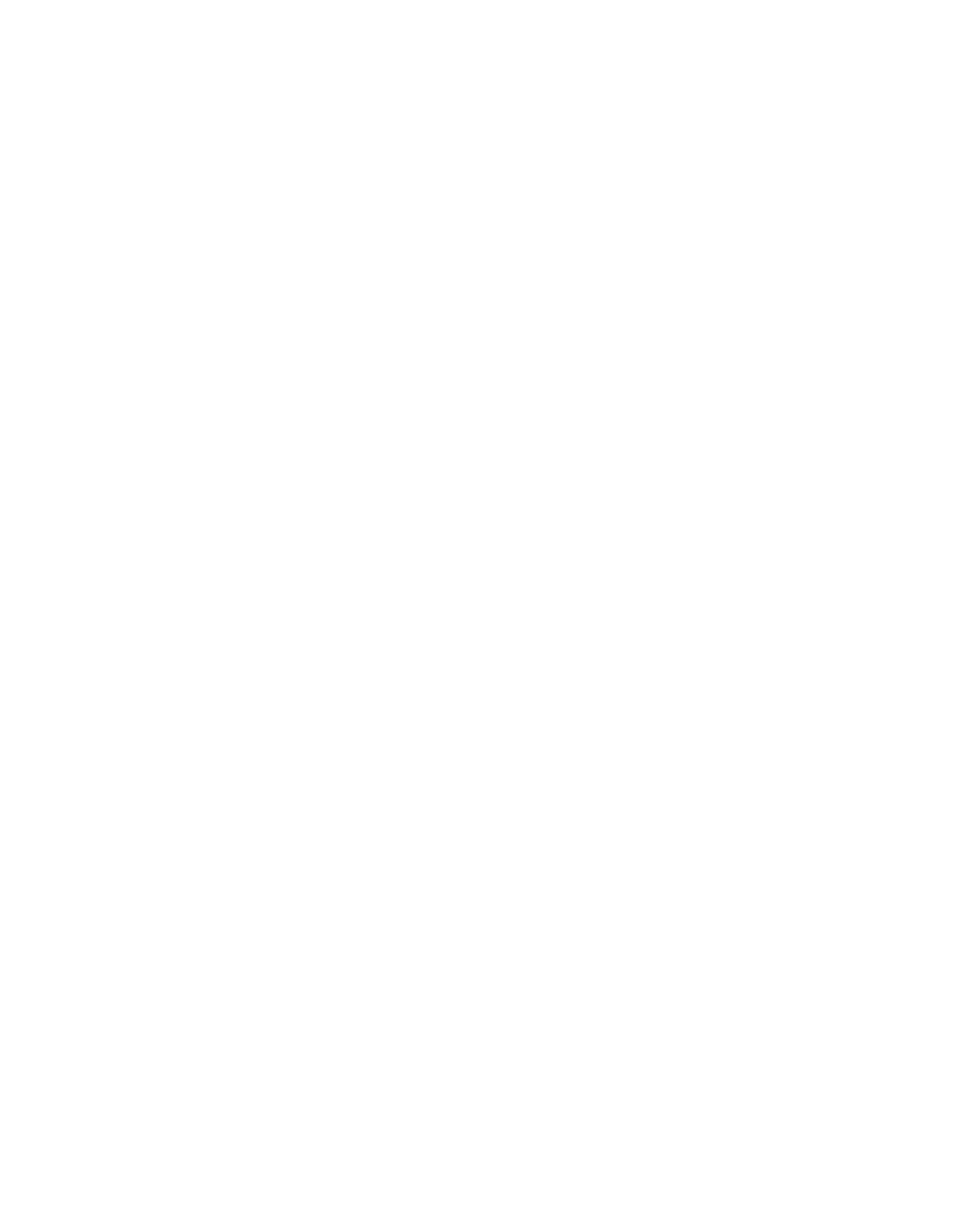# **Christian Formation**

Annual Report – January 2016

# *The Christian Formation Commission, Children's Ministry, Children's Christian Education, Youth Ministry and Worship, and Adult Christian Education.*

*Christian formation is defined by the Episcopal Church as the lifelong process of growing spiritually through our relationship with God, self, others, and all creation. Every experience in our lives can provide us with the opportunity to express our faith; the challenge we face is recognizing these opportunities and learning ways to live a sometimes-countercultural life in a secular world.* 

# *Mission for Christian Formation:*

# *To offer a comprehensive framework of enrichment, study, and prayer as we participate in the life of our parish and our world and explore God's purpose for our lives.*

# **Children's Ministry**

The Children's Ministry organizes fellowship and formation activities for the children of St. Margaret's. Events in 2016 included the Easter Egg Hunt, a "School's Out Movie Night" (May), Vacation Bible School (June), a trip to the Water Park (July), the Monster Mash event in the Pumpkin Patch (October), and the Christmas pageant on Christmas Eve.

Two multigenerational events provided opportunities for families and other parishioners to gather together for formation and fellowship. During Lent, we organized "Aslan of the Move" and gathered each Wednesday for evening dinners. The program based on C.S. Lewis's *The Lion, The Witch, and The Wardrobe* included clips from the movie "Narnia" and engaging activities with beloved characters from the C.S. Lewis classic "The Lion, the Witch, and the Wardrobe." For Advent, the Children's Ministry committee sponsored an intergenerational Advent Wreath Making event.

Many parishioners who made contributions, volunteered time, and participated supported all of these activities. Special appreciation is extended to Nichole Chetti-Bush, Renee Fitts, Laurie Fleck, Jo Fortner, Ali Garrett, Margaret Louttit, Jane Lyons, Ella Smith, and Meghan Sullivan for their leadership in planning and directing these activities.

# **Children's Christian Education**

# Program Notes:

The Sunday School program at St. Margaret's is a vibrant community of learners, meeting from September – May during the 10 o'clock hour each week. Our teachers are a committed caring group of adults who do and exceptional job of engaging their students on Sunday mornings. They each offer up their unique gifts for encouraging and uplifting children in their belief in God and membership in the church.

Preschool and elementary school students are introduced to the stories of God and his people in the Old and New Testaments, the parables of Jesus, and the Saints of God through Godly Play, a Montessori based way of teaching developed by The Rev. Jerome Berryman. Our Intermediate class is studying the Saints of the church using lessons from Godly Play Volume 7, and the church published "Lesser Feasts and Fasts".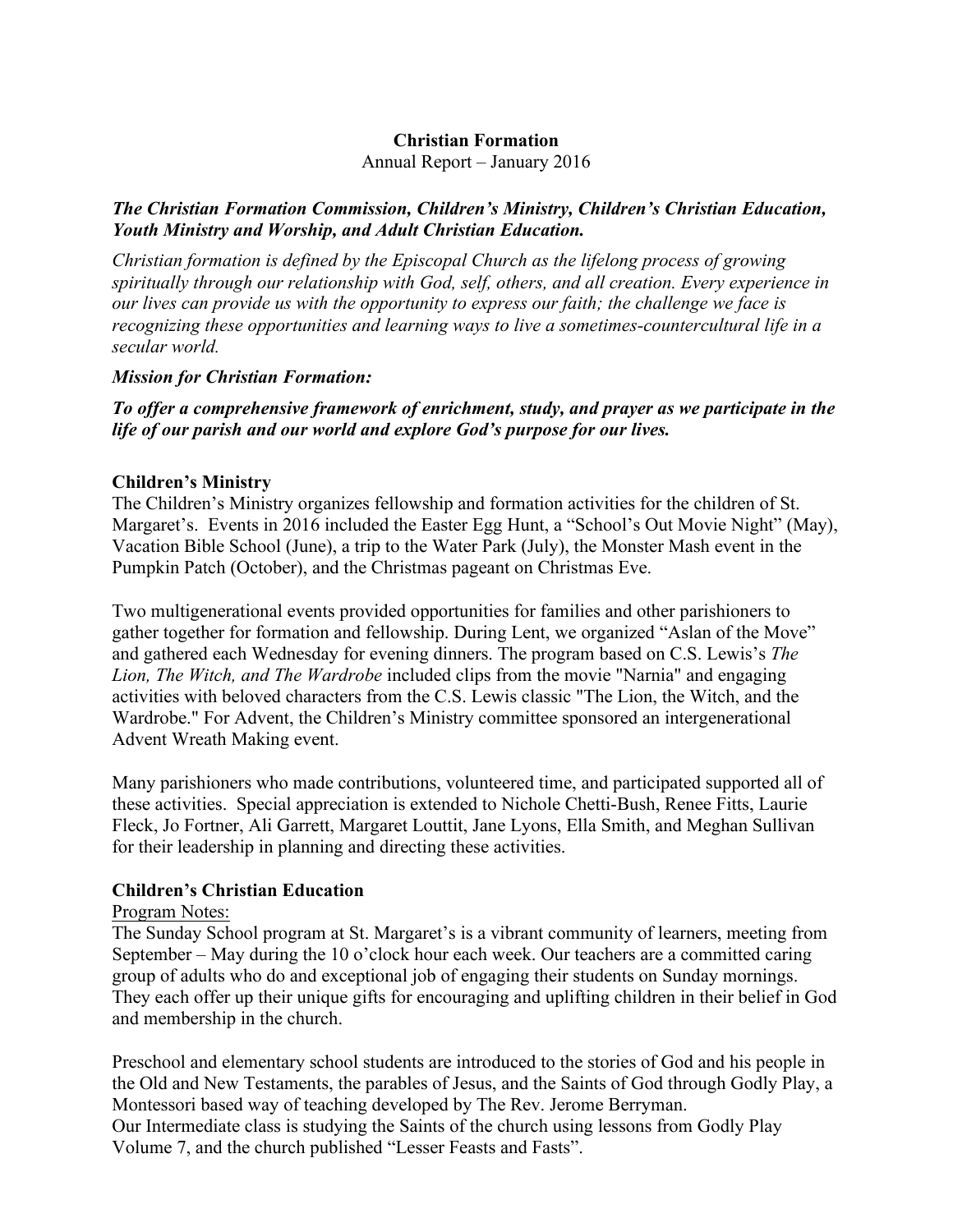The Journey to Adulthood program offers a meaningful way for our teens to develop relationships with God, the church, their peers and adults in the congregation. In 2016, the J2A class went on a Pilgrimage to Edinburgh, Dunfermline, Iona and Glasgow, Scotland .The following students attended: Elizabeth Cochran, Maggie Denmon, Lauren Langford, Charlie Minor, Lilly Parmer, Lucy Hughes Parrish, Cate Paul, Addie Robinson and Beau Vaughn. The Rev. Hazel Glover served as Chaplin on the trip, which was directed by Laura Lenaeus. Ryan Weber and Taylor Gordon served as chaperones. This group is now preparing for Confirmation in April of 2017.

# Sunday School Teachers:

Margaret Louttit stepped in to serve as Sunday School Superintendent for the 2016-17 school year. Many parishioners currently serve as teachers in six levels of classes. In partnership with Jessie McClarin (Interim Youth Minister) and parents, we are exploring an alternative structure for working with high school students in the Journey to Adulthood (J2A) program on Sunday Mornings.

| <b>CLASS</b>        | <b>CURRICULUM</b>   | <b>TEACHERS</b>                                     |
|---------------------|---------------------|-----------------------------------------------------|
|                     |                     |                                                     |
| Pre K / K           | Godly Play          | Beth Brewer, Lydia McClendon, Ella Smith, Margaret  |
| $3's - K$           |                     | Louttit                                             |
| Primary             | Godly Play          | Ashley Carter, Kitty Cleghorn, Ketty Cusick, Nicole |
| $1st - 2nd$ Grade   |                     | Long                                                |
|                     |                     |                                                     |
| Intermediate        | Godly Play (Saints) | Jeana Langford, Neil Langford, Mary Hooper          |
| $3rd - 5th$ Grade   |                     |                                                     |
| Rite 13             | Journey to          | Carolyn Cary, Megan Sullivan, Lacey Robinson, Sarah |
| $6th - 7th$ Grade   | Adulthood           | Jones                                               |
| J2A                 | Journey to          | Craig Williard, Jenny McDonald, Lisanne Denmon,     |
| $8th - 9th$ Grade   | Adulthood           | Randy Denmon                                        |
| <b>YAC</b>          | Journey to          | Taylor Gordon, Julie Weber, Ryan Weber              |
| $10^{th} - 12^{th}$ | Adulthood           |                                                     |
| Grade               |                     |                                                     |

# **Youth Ministry and Worship**

# **Nursery:**

The nursery continues to welcome and care for the youngest members of the parish. It is a bright cheerful room, and was furnished with new shelving and a play area. The nursery is open from 8:30 am – 12:30 pm every Sunday and at special events for children from 0 – 36 months.

Children's Chapel: Children ages  $3 - 7$  participate in a worship service that mirrors the structure of regular Sunday worship during the 9 am serviced each Sunday.

Youth Acolytes: We have a good number of youth who serve as acolytes at the 9 am Worship Service.

# Youth Ministry Transition:

In the summer of 2016, the parish community celebrated the culmination of Laura Leneaus' 13 year service as our Youth Minister. Donations in support of the building of a Playground to be named in her honor were collected.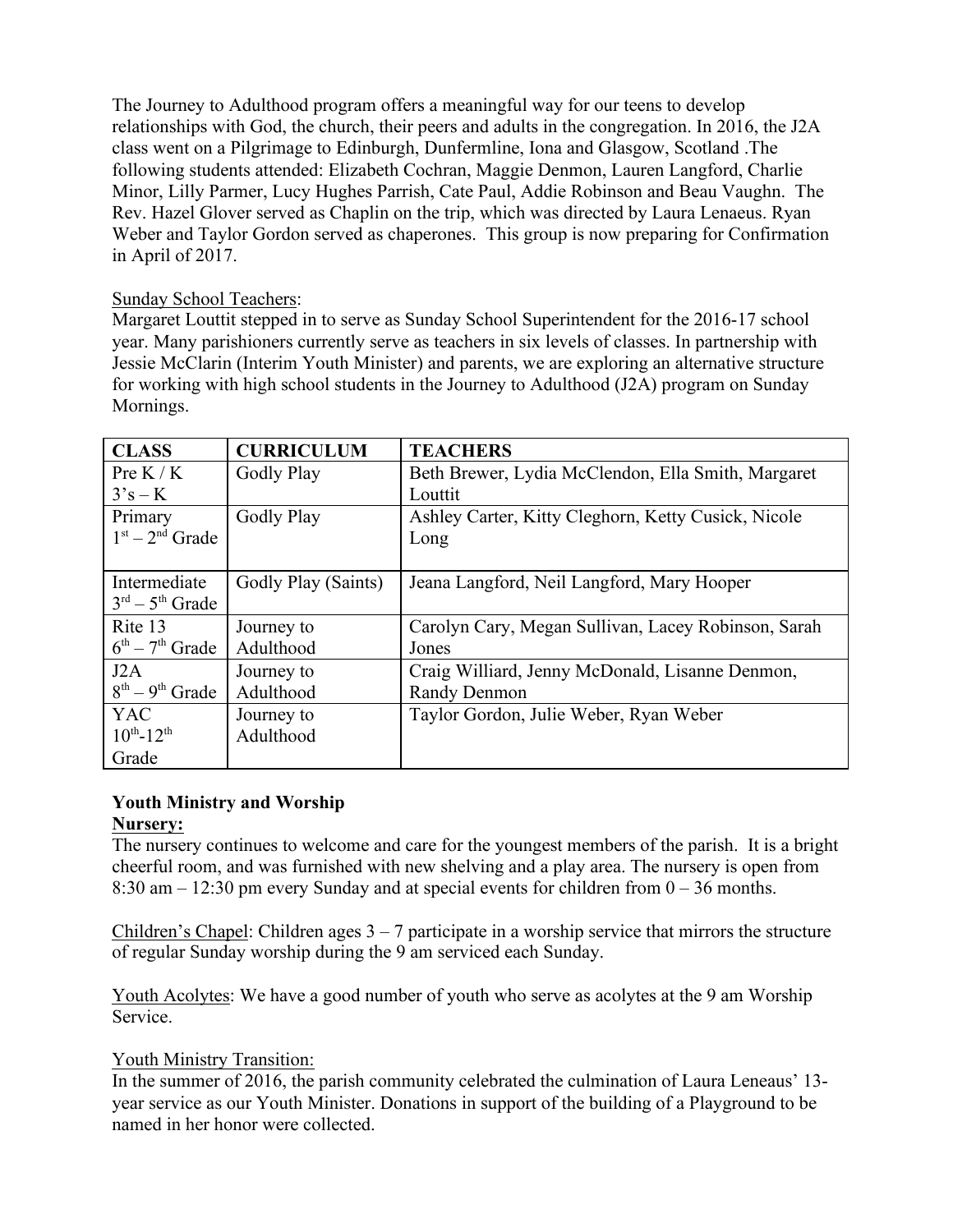In the fall, Jessie McClaren was hired as our part-time, interim Youth Minister. Jessie has been working with members of the Vestry to engage parents in a series of planning sessions as part of an effort to clarify and confirm the vision for the Episcopal Youth Community (EYC) and Journey to Adulthood (J2A) programs in the parish. A separate report described these activities.

# **Adult Formation and Worship:**

In 2016, St. Margaret' parishioners were engaged in a variety of spiritual growth activities.

Adult Sunday School Two Sunday School classes meet regularly through out the year.

Adult Acolytes:

We have a good number of adults who serve as acolytes for the 11:00 worship service.

# Thursday Morning Bible Study Group:

The Thursday Morning Bible Study was formed not only to study the Bible, but also to provide fellowship, encouragement and learning in a supportive community. Although some call it the Ladies' Bible Study, it is open to everyone. The group of about 10 parishioners meets each Thursday from August through May at 11:00 a.m. in the parish hall.

In 2016 we studied many different types of prayer, The Book of Common Prayer, the 1980 Hymnal, the book of James (via the book, James in the Suburbs, by April Love-Fordham), and the book of Luke. Our guest speakers included April Love-Fordham and Austin Clark. We went to the movies and the Booth Museum of Western Art. We went to lunch together. We argued together. We laughed together. And, we prayed together.

A big part of our mission is prayer, and we maintain a prayer list that is ever-changing. We believe that prayer changes things, especially ourselves. Our study of the types of prayer gave us many different ways to listen for God's voice. Our study of James called us to take action when God speaks to us. Come join us. You will be changed.

# Wednesday Evening Forums

Bruce Bobick continued his service coordinating the monthly Adult Forums that were held on the first Wednesday of each month.

# Diocesan and Community Activities

St. Margaret's was represented in several Christian Formation activities in the Diocese including the February Dismantling Racism training session held at the Cathedral.

The annual Diocesan Council Meeting provided the opportunity for several parishioners to join our clergy in two-days of dialog, discussion, and decision-making.

Respectfully Submitted, Mary Hooper, Pam Griffin, and Brenda Hattaway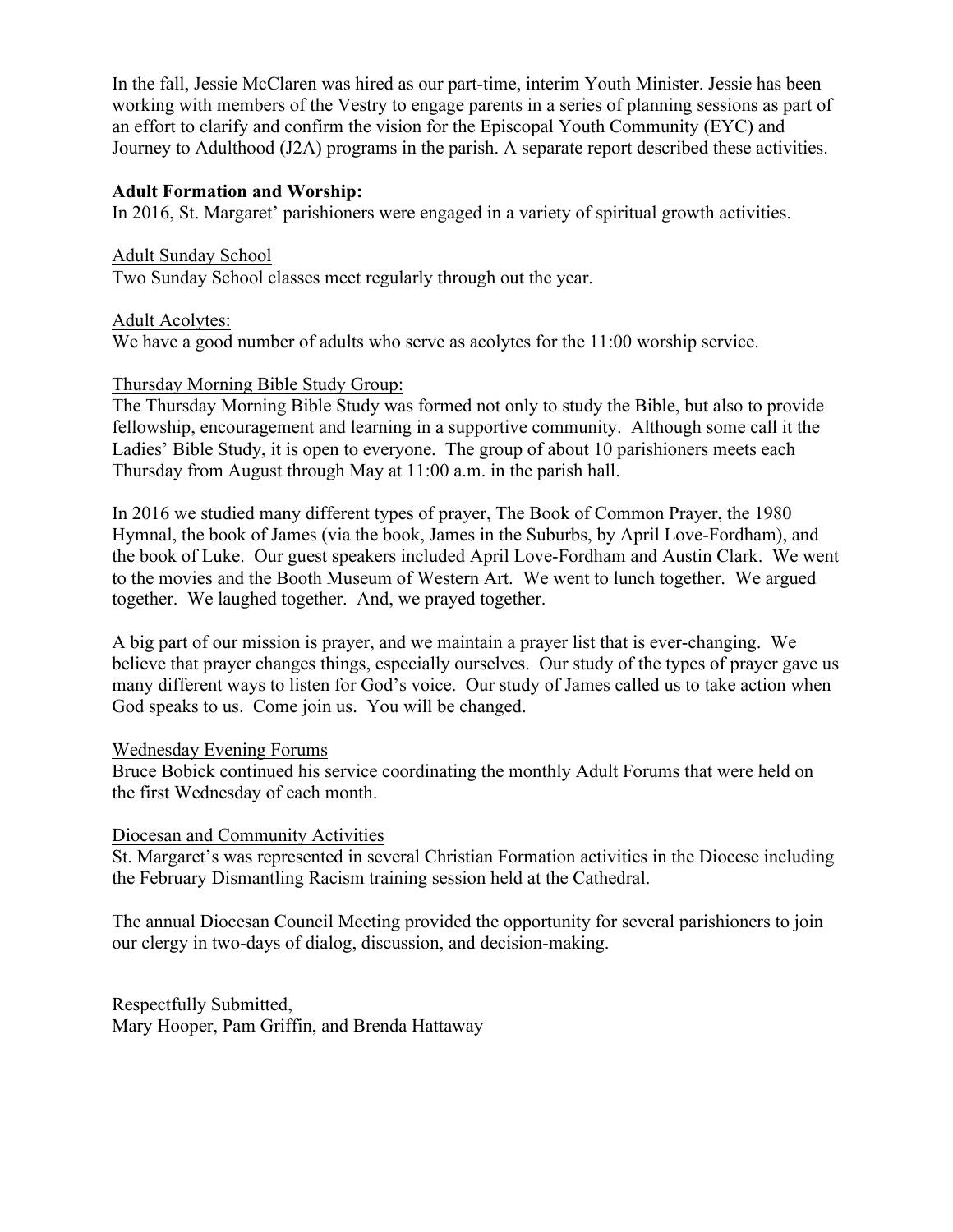# **EYC (Episcopal Youth Community)**

In addition to Sunday morning classes, St. Margaret's has an EYC (Episcopal Youth Community) group for students in grades  $6 - 12$ . The primary purpose of EYC is to provide students with an opportunity to develop relationships with each other and God through fellowship, service and worship. Events are planned locally and the group also participates in youth events on the Diocesan level.

The fall of 2016 was a great season for our group. We kicked off the year in August with a lake party at Tanner Park which included games, fellowship and t-shirt making. Some of our favorite activities and events from the Fall semester included a service scavenger hunt, biscuit making for our blessing of the animals service, a trip to Ole McDermitt's Farm, Great Strides Walk to benefit Cystic Fibrosis Foundation, the great Pumpkin Patch which the youth hosted a family fun night, a Youth Lock-in at the Bass House, a Christmas themed parent's night out, and the annual EYC Christmas Party. The fall of 2016 provided the EYC with many community service opportunities as well which included, making dresses for the Dress a Girl Around the World Foundation, packing 40 sack lunches and 40 care packages which the youth distributed to the homeless at Church of the Common Ground in Atlanta, and packing the stockings for Outreach's Homework Helper.

EYC is looking forward to an awesome spring 2017 semester as well. Highlights of the 2017 year will include: DYC retreat in January at Camp Mikell, SR EYC ice skating, JR EYC Roller skating, Snow Mountain Trip in February, Low Country Boil to help raise funds for our 2017 summer mission trip and future pilgrimages, the Annual Hunger Walk in March, Youth Sunday, SR EYC zip lining, JR EYC riding the Green Belt, Senior Night, and end of the year celebration. The summer of 2017 the youth will have the opportunity to participate in two diocesan youth events: Tubing down the hooch in Helen, GA with a youth lead service at the Episcopal Church of the Resurrection & ATLserve Mission Trip in June, where we will be staying at All Saints Episcopal church. The youth will spend five days providing services to various ministries which include: Church of the Common Ground foot clinic, the Atlanta Food Bank, Holy Comforter, YELLs, Smart Kid Smart Lunch, and Meals on Wheels.

Thank you to all of the parents and other church members for your continuing support of our youth programs.

Respectfully submitted,

Jessie McLaren Youth Director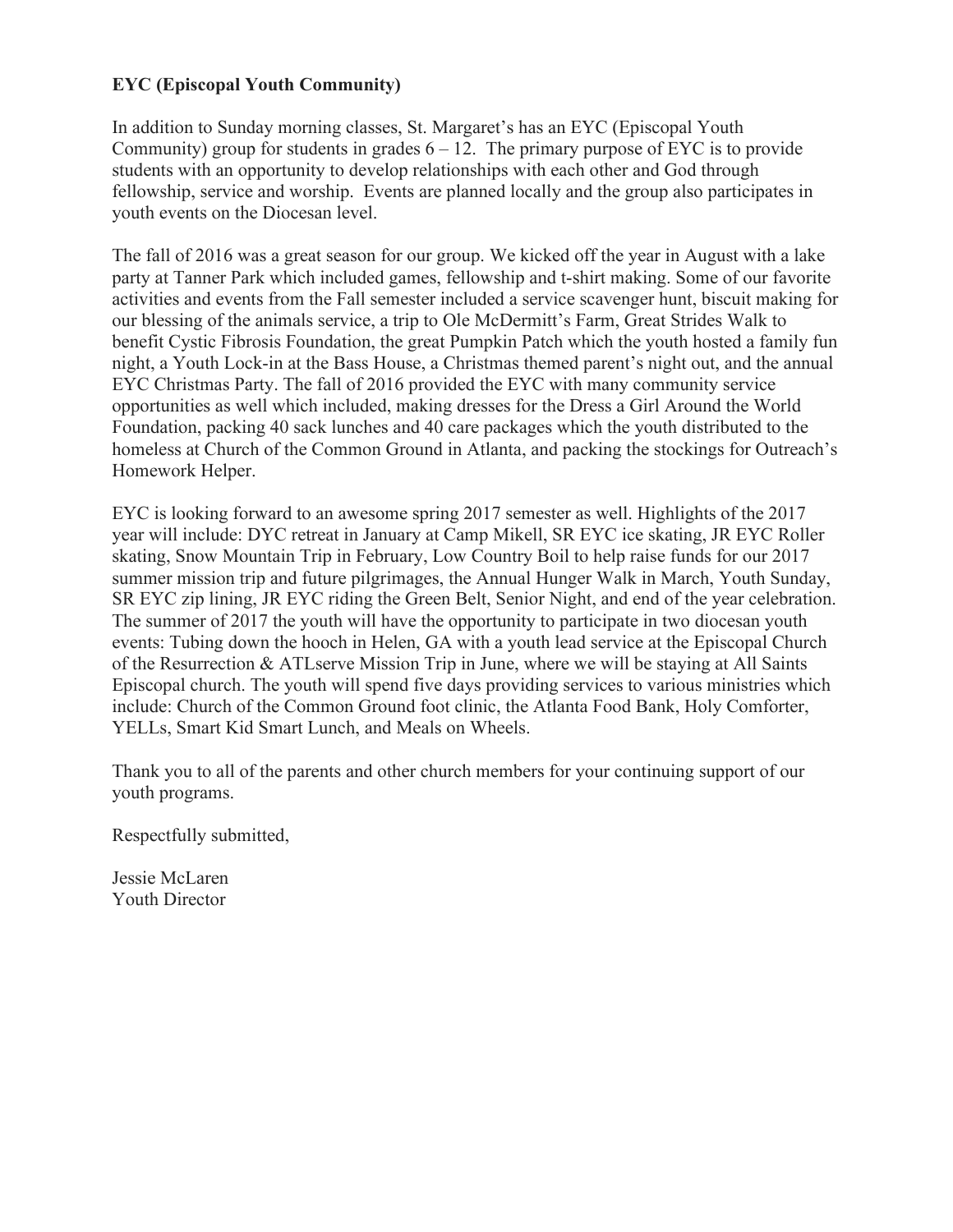## **ST. MARGARET'S COMMUNITY OUTREACH 2016 ANNUAL REPORT**

The mission of St. Margaret's Community Outreach (SMCO) serves as a daily reminder of the tasks at hand: *to serve the unmet needs of poor and disadvantaged families and individuals in Carroll County and beyond, without discrimination, and to provide those families and individuals opportunities that enable them to address and overcome the causes of poverty and distress in their lives.*

 SMCO continued to pursue this mission in 2016, even under new leadership. The incredible support of St. Margaret's Vestry, clergy, office staff, and volunteers has been vital to maintaining existing programs and growing new ideas. We continue to deeply appreciate the fundraisers, donations, and grants provided to allow our programs to flourish. The SMCO Endowment Fund experienced notable growth in 2016 and we look forward to the endowment being fully funded, as this will provide predictable monthly income for generations to come. Collaboration with other organizations remains an important part of carrying out our mission to "…serve the unmet needs of poor and disadvantaged families and individuals…" and we have been privileged to work with many wonderful people and organizations to help with this awesome responsibility of caring for "the least of these."

When Catherine handed over the reigns in January, I could not have imagined the thrill that would be overseeing this wonderful piece of St. Margaret's. And while there have certainly been some bumps in the road, lessons learned, and a few unexpected challenges (and joys  $\circledcirc$ ) along the way, we have stayed true to our mission. Thank you for being a part of this great responsibility and privilege. I look forward to continuing this work with you.

With thanksgiving and excitement as we move forward with this important work God has called upon us to do- ~*Meghan*

*May we who bear Queen Margaret's name follow her in the joyful spending of ourselves for others, through Jesus Christ our Lord. Amen.*

*(excluding SMCO Endowment Fund contributions)* -Alice Huffard Richards Foundation -Carroll EMC Round-up Foundation -Carroll EMC Board of Directors -Carrollton Golden K Kiwanis -CoBank -Community Foundation of West Georgia -Community Donors (individuals) -Gifts and Memorials -Kroger Community Rewards -St. Margaret's ECW -St. Margaret's ECW Valentine Luncheon -St. Margaret's Endowment -St. Margaret's Members -St. Margaret's Vestry -Tyus City Club

#### **In-Kind Donors / Volunteer Sources**

-David Basil, Attorney -Carrollton Dawnbreakers Rotary Club -Carrollton City Schools -Carrollton Golden K Kiwanis -Carrollton High School Show Choir -Carrollton Pilot Club -Chick Fil A -Community Donors (individuals) -Community Donors (business/professional) -First Baptist Church -Flower Cart -Grace Lutheran Church -Oak Mountain Academy Middle School -Oak Mountain Academy Lower School

#### **Sources of Financial Support In-Kind Donors / Volunteer Sources**

- -St. Margaret's ECW-St. Margaret's EYC
- -St. Margaret's Members
- -St. Margaret's Children/Youth Sunday
- School Students
- -Tanner Health System
- -University of West Georgia

#### **Ongoing Programs:**

 Paper Pantry Homework Helper Backpack Snack Program Circles of West Georgia (co-launched by SMCO and Community Foundation of West Georgia) Intensive Care and Follow-Through (ICF) **General Assistance**:

| Housing/Rent         | Utilities  |
|----------------------|------------|
| Food                 | Education  |
| Medicine/Health Care | Employment |
| Transportation       |            |

#### **Special Projects**

-Carroll County Soup Kitchen

- -Carrollton Dawnbreakers Club Babies 'n Books
- Distribution
- -Carrollton High School Homecoming Collection/Distribution
- -Community Referral Network (CRN)
- -Project NOEL
- -Service Learning/Community Service Site
- -Service Organization "Model" Consultant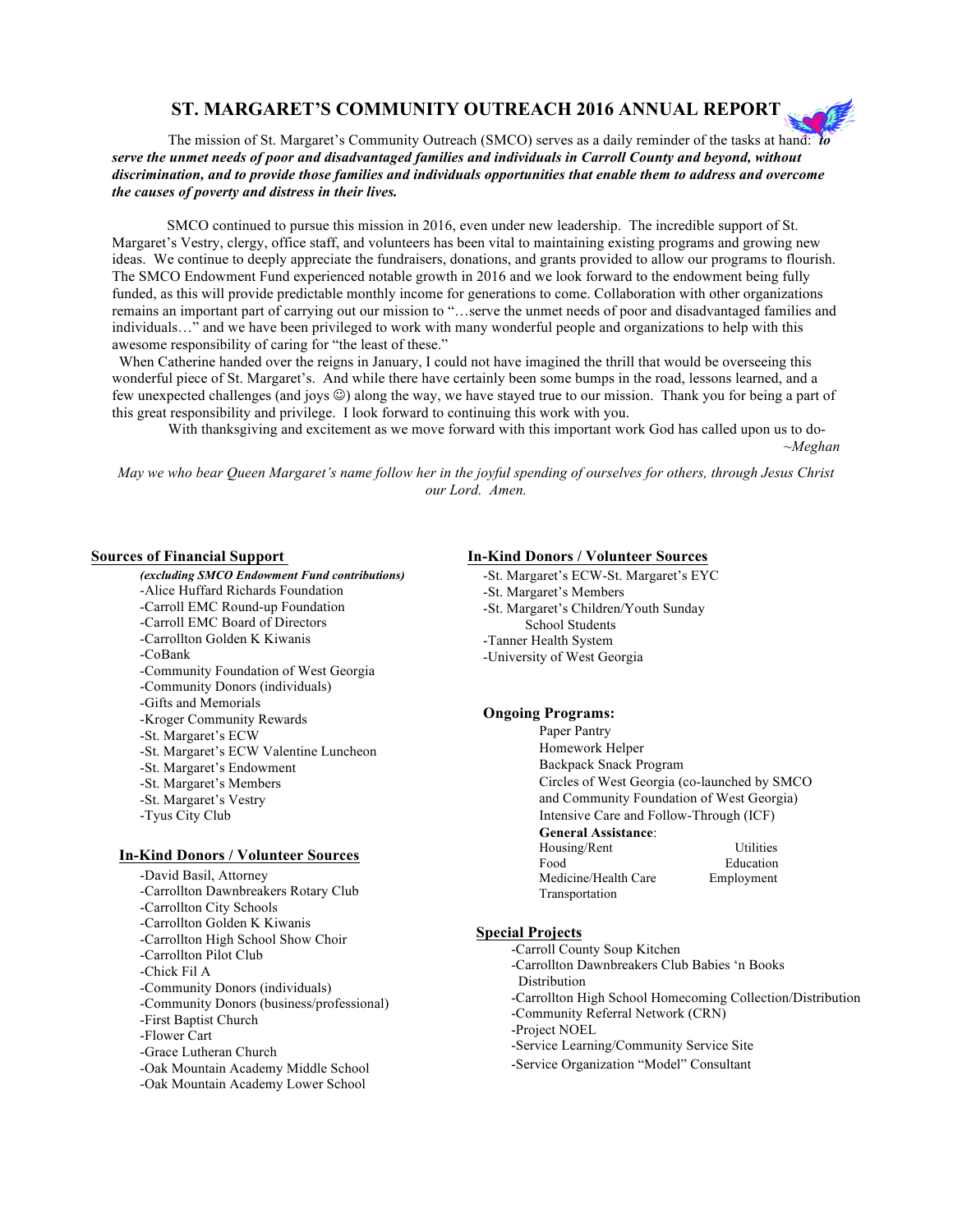| 2016 Number Served                                                                                                                                                   |                                |              |
|----------------------------------------------------------------------------------------------------------------------------------------------------------------------|--------------------------------|--------------|
| By Transaction: 1415                                                                                                                                                 | <b>Total individuals: 1258</b> |              |
| By Household: 385                                                                                                                                                    | <b>Total Children: 625</b>     |              |
| <b>Backpack Snack and Homework Helper Transactions: 1827</b>                                                                                                         |                                |              |
| <b>Volunteer Hours: 428</b><br>(Volunteer Hours exclude Paper Pantry delivery, Backpack Snack Assembly, and other<br>undocumented Community Project Volunteer Hours) |                                |              |
| St. Margaret's Community Outreach (SMCO)                                                                                                                             |                                |              |
| <b>Custom Summary Report</b>                                                                                                                                         | 01/26/17                       |              |
| January 1, 2016 through December 31, 2016                                                                                                                            |                                |              |
|                                                                                                                                                                      | Jan 1, '16 - Dec 31, '16       |              |
| Income                                                                                                                                                               |                                |              |
| <b>Cash Contributions</b>                                                                                                                                            |                                |              |
| <b>General Donations</b>                                                                                                                                             | 109,000.00                     |              |
| <b>Total Cash Contributions</b>                                                                                                                                      | 109,000.00                     |              |
| Other Income                                                                                                                                                         |                                |              |
| Interest on MMA BB&T                                                                                                                                                 | 23.63                          |              |
| <b>Total Other Income</b>                                                                                                                                            | 23.63                          |              |
| <b>Total Income</b>                                                                                                                                                  | 109,023.63                     |              |
| Expense                                                                                                                                                              |                                |              |
| <b>Bank Service Charge</b>                                                                                                                                           | 39.00                          |              |
| <b>Check Printing Expense</b>                                                                                                                                        | 200.60                         |              |
| Programs & Services                                                                                                                                                  |                                |              |
| Circles of WGA Barrier Reductio                                                                                                                                      | 2,946.28                       |              |
| <b>Community Support</b>                                                                                                                                             | 4,161.12                       |              |
| Education                                                                                                                                                            |                                |              |
| Homework Helper                                                                                                                                                      | 1,389.22                       |              |
| Youth Scholarship                                                                                                                                                    | 630.00                         |              |
| <b>Total Education</b>                                                                                                                                               | 2,019.22                       |              |
| Food                                                                                                                                                                 |                                |              |
| Food - Backpack Snacks<br>Food - General                                                                                                                             | 5,425.16                       |              |
| Food - Other                                                                                                                                                         | 175.00                         |              |
|                                                                                                                                                                      | 650.00                         |              |
| Total Food<br>Health/Wellness                                                                                                                                        | 6,250.16<br>112.74             |              |
| Housing                                                                                                                                                              | 42,228.84                      |              |
| ICF                                                                                                                                                                  | 8,728.43                       |              |
| Misc. Assistance                                                                                                                                                     | 1,034.00                       |              |
| Paper Pantry                                                                                                                                                         | 848.04                         |              |
| Project Noel                                                                                                                                                         | 5,103.34                       |              |
| Transportation                                                                                                                                                       | 780.95                         |              |
| <b>Utilities</b>                                                                                                                                                     | 49,535.69                      |              |
| <b>Volunteer Appreciation</b>                                                                                                                                        | 101.85                         |              |
| <b>Total Programs &amp; Services</b>                                                                                                                                 | 123,850.66                     |              |
| <b>Total Expense</b>                                                                                                                                                 | 124,090.26                     |              |
| St. Margaret's Community Outreach (SMCO) Endowment Fund                                                                                                              |                                | \$737,182.02 |
| State Street Global Advisors, Charitable Asset Management                                                                                                            |                                |              |

2016 Year-End Balance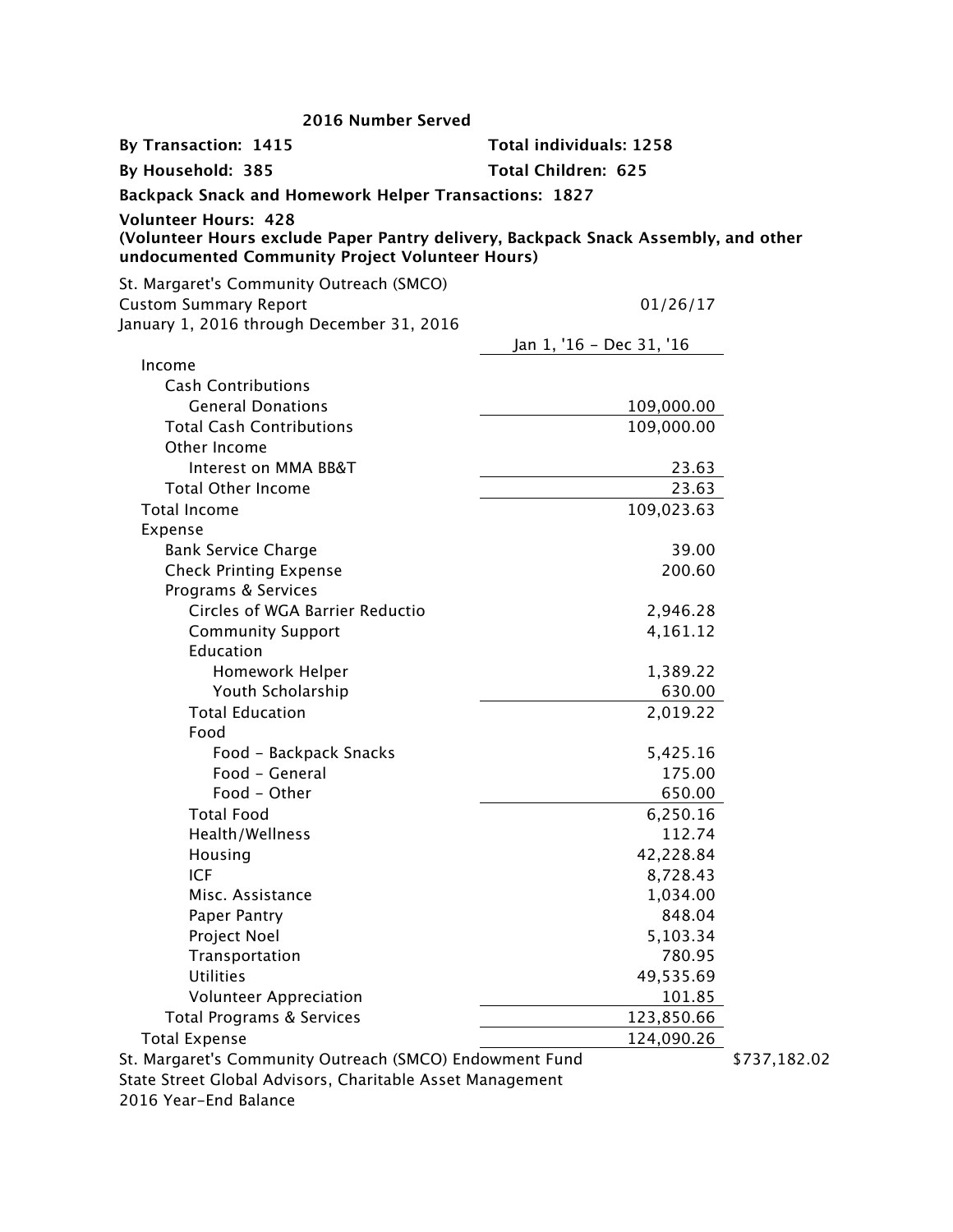# **Altar Guild Report January 2017**

The Altar Guild has five teams. During the holidays the teams are needed to serve more often than the regular schedule of every six weeks. Seven teams would be even more ideal because of the rotation of weeks in the church calendar. The number of teams has been reduced by one due to the disbanding of Judy Reed's team. This is a great sadness to this Altar Guild Chairman and is a great loss to the Altar Guild. Debbie Pyles and Debby Covington have been added to Susan Lenaeus's team. Also Pete Croft has resigned, due to health issues. Betsy Sutton has also been added to the team.

The five Altar Guild teams are as follows:

\*Susan Lenaeus, Kathryn Grams, Debby Covington, Debbie Pyles, Betsy Sutton and Julie Lindahl

\*Julie Willard, Jane Lyons, Carol Bachus, and Alice Robinson

\*Liz Key, Rose Dufour, Jeanette Bernhardt, Cindy Hull, and Fred Bernhardt.

\*Georgia Carter, Diana Rash, Stephanie Turner, and Nancy Disinger.

\*Fran Robinson, Laura Lenaeus, Margaret Louttit, Catherine Minor, and Ali Garrett

A new Fair Linen has been ordered in recognition of Hazel Glover's 15 years of ministry along with 3 new purificators with a donation from ECW. Three additional purificators have been ordered with a donation from Fran Robinson. New Green hangings for the summer season for the Lectern and Pulpit were ordered in memory of Andrea Morris grandchild and a Super Frontal was donated by Brenda Hattaway in memory of her mother.

This year we celebrate the 102 birthday of past Altar Guild member Mavis Watts. She is remembered for the beautiful flowers that she grew in her yard for the Altar and as a loyal team captain for many years.

Members provide for services, which include weddings, memorial services, Christenings and funerals, besides the three regular weekly services, befitting the grace of St. Margaret's Church. Members of the guild create the decor for Christmas and Easter. Without each ones care and commitment, the work of the Altar Guild would not be possible. It is a blessing to have these gracious and unassuming ladies and gentlemen serving on the "Altar Guild of St. Margaret's Episcopal Church".

The Altar Guild is always seeking new members to join the Guild and serve St. Margaret's in this capacity of love and devotion. Please consider this loving service.

It is truly a meaningful experience to be setting the Lord's table for Holy Eucharist of St. Margaret s Episcopal Church.

Serving in the name of Christ,

Susan Lenaeus, Chairman St. Margaret's Altar Guild since 1995.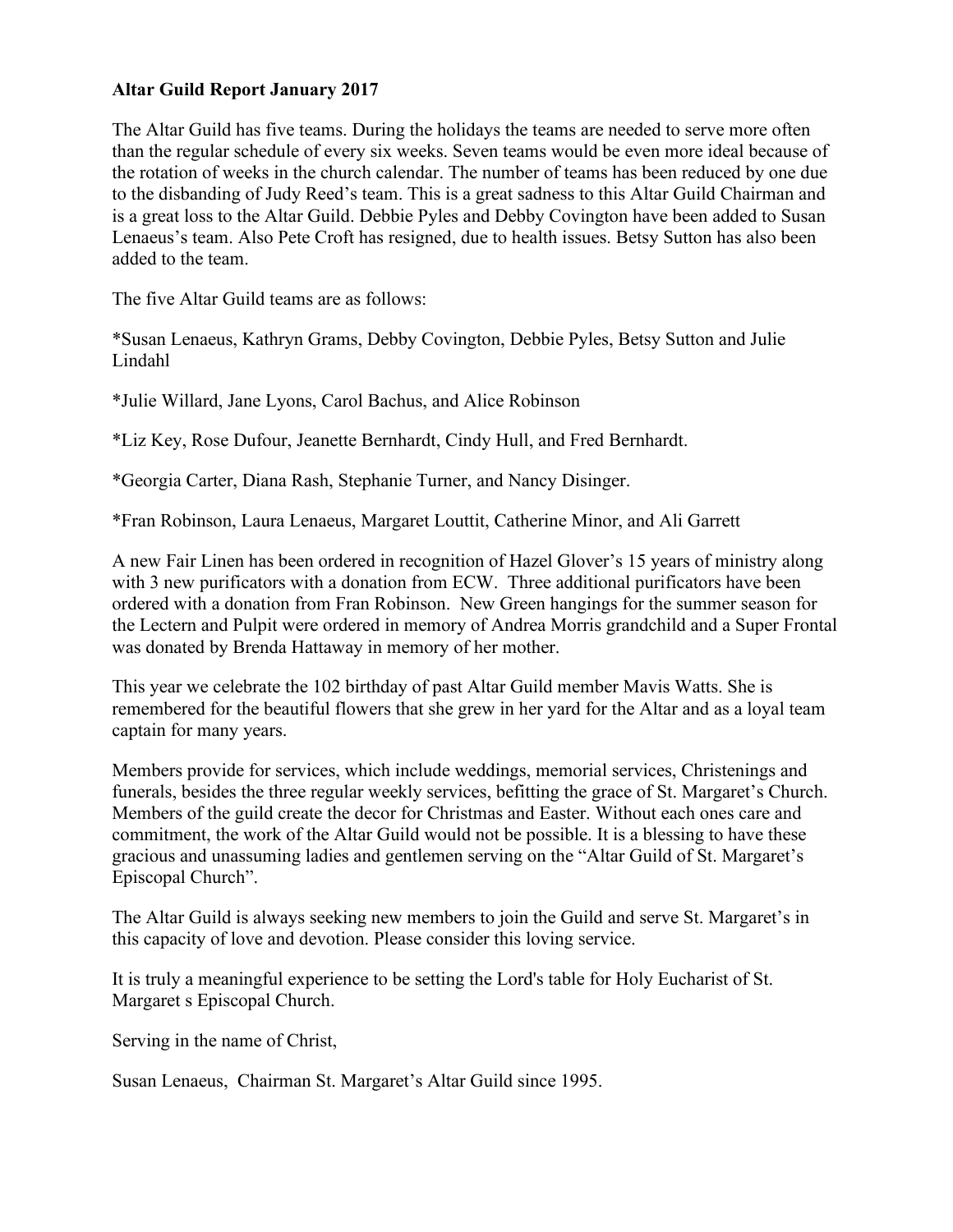# **Pastoral Care January 2017**

The Pastoral Care Committee had an active year. We began meeting on a regular basis that has helped tremendously with continuity of in- reach care. An email is sent every Monday to all committee members and staff to discuss the needs of parishioners. The committee members include Bruce Bobick, Ali Garrett, Martha Goodson, Beth Graf, Pam Griffin, Dean Jordan, Liz Key, and. Julie Williard.

A pamphlet that details the ministries of pastoral care was developed and is available at all church entrances.

Our resource teams are working wonderfully well and help to support most needs of the parish. This year we added a resource team for home repairs, designed to help parishioners with small needs such as installation of handrails, tub rails, handicap ramps, etc. Gary Bachus and Neal Langford support this team.

Three church members were certified as Lay Eucharistic Visitors to assist the priest in providing home communion to any member unable to attend church. These members are Bruce Bobick, Pam Griffin, and Julie Williard.

Beth Graf joined Martha Goodson in the task of sending out notes on an as needed basis as reminders that the church is praying for healing in sickness or remembering the death of a loved one. We are always in need of men and women to join this important ministry at St. Margaret's.

Respectfully submitted, Julie Williard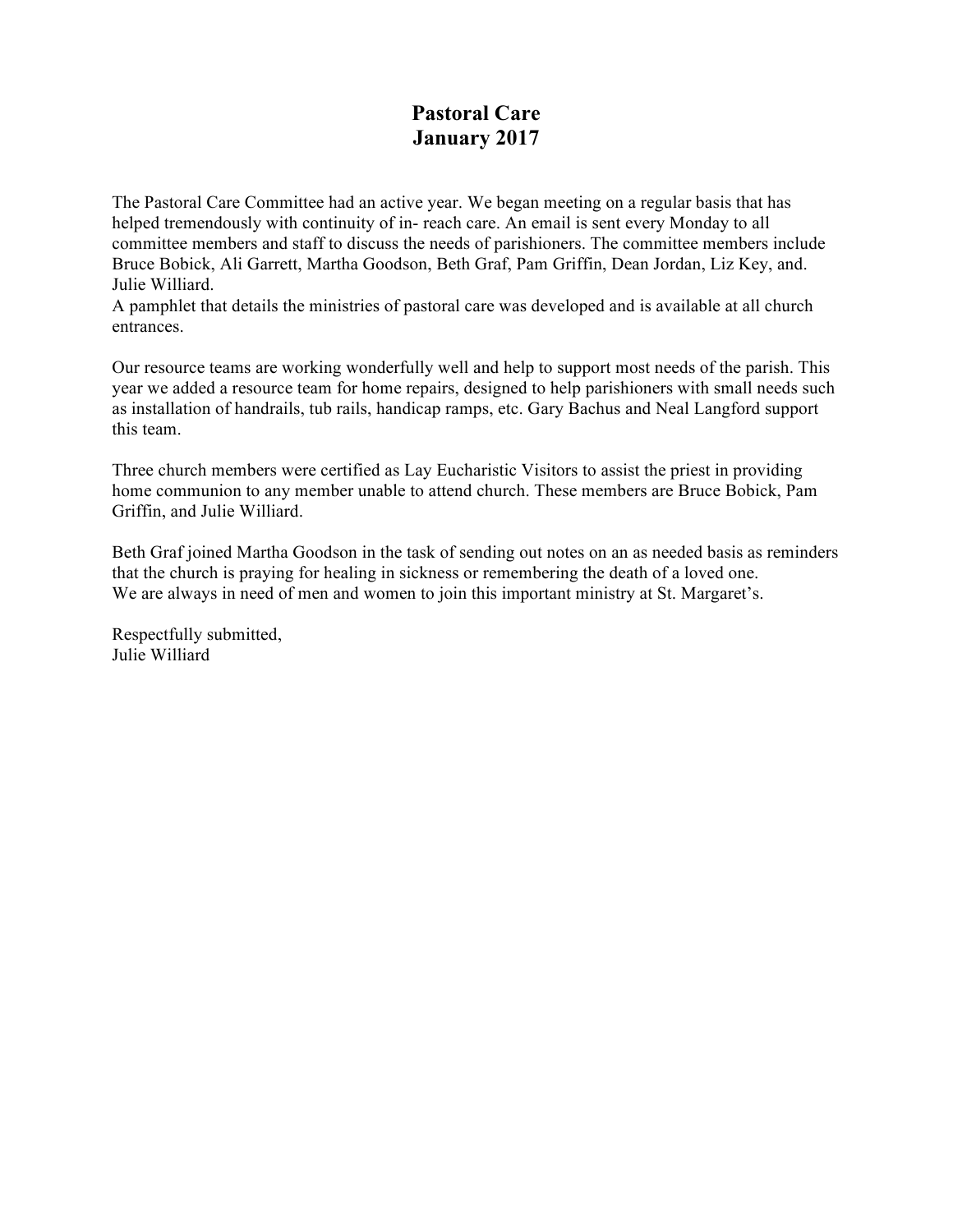# **Parish Life 2016**

One of the most basic functions of a Christian community is hospitality and table fellowship following Christ's own practice. Parish Life offers the opportunity to experience fellowship and to learn more about God's love for us through one another. Our Parish has a very strong feeling of family, and we welcome newcomers as family.

Please join us—we'd like to get to know you.

Activities for Parish Life involvement:

- ❖ Lenten Suppers
- v Wednesday Night Suppers
- v Ecumenical Service Sandwich Luncheon
- v Newcomers Get Together
- $\triangle$  Evensong Reception
- $\triangle$  Cookies & Lemonade after the summer's single services
- v Ice Cream Social
- $\div$  July 4<sup>th</sup> Picnic
- $\div$  Fish Fry
- v Back-to-Business Picnic
- v Pumpkin Patch Hotdog Supper
- v St. Margaret's Day
- $\div$  Foyer Groups
- $\div$  Epiphany Party
- $\triangle$  Any parish time for food, fellowship, and celebration.

**Parish Life depends on committee members and parishioners** to help carry out the activities that occur all year long. For more information about getting involved in any of the Parish Life activities, contact Carol Bachus or Julie Foreman.

Parish Life—Carol Bachus chairperson & vestry representative, Clay Robinson & Cindy Hull vestry representatives

Carol Bachus

Parish Life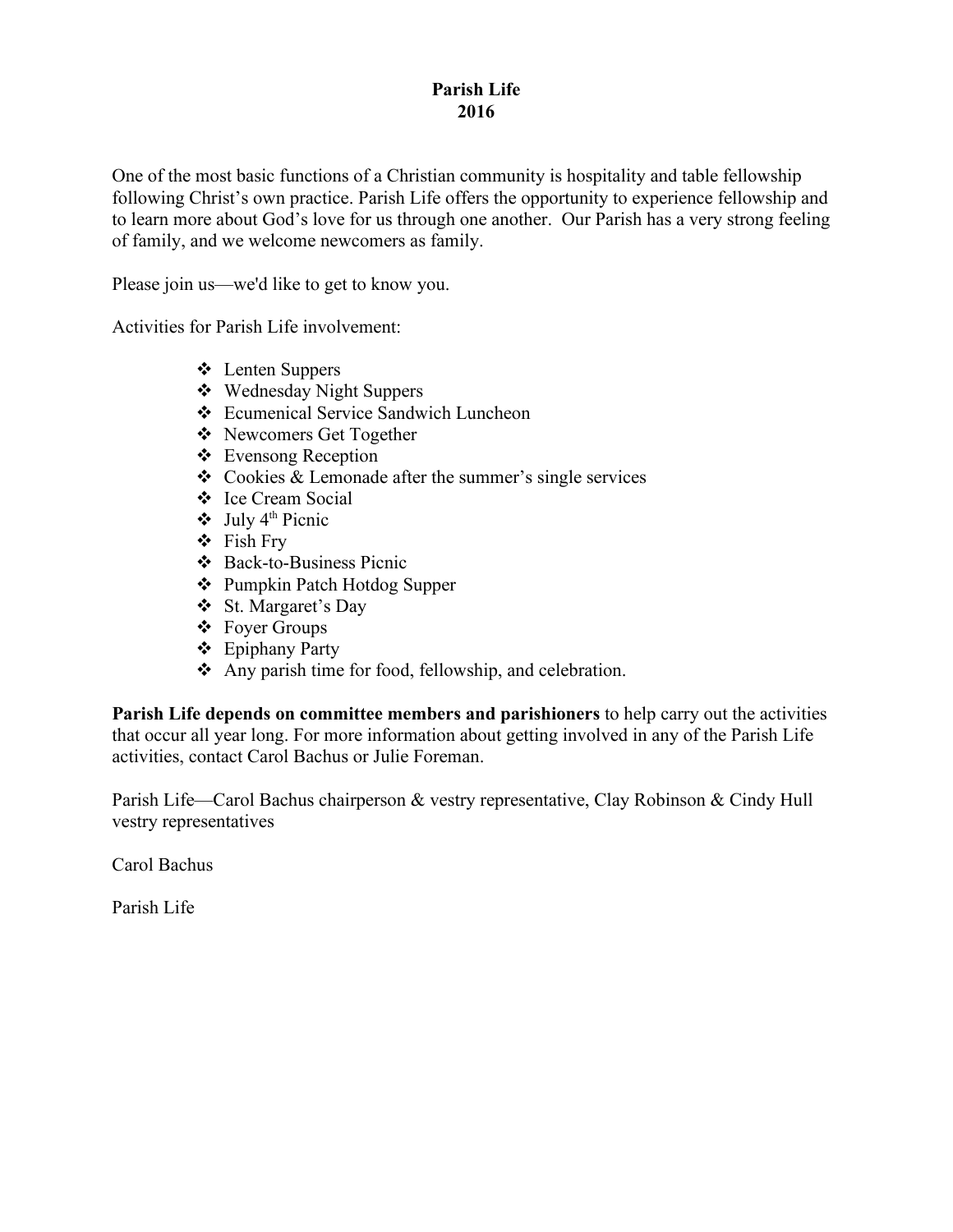#### **ECW Annual Report**

January 29, 2017

With our mission to empower, motivate and nurture the women of St. Margaret's in utilizing our gifts and talents to serve Christ in the world, ECW has carried out our charge in many ways and on many different levels. Through our fund raising activities (monthly Feeding the Flock food sales and the famous Valentine Luncheon) the ladies of ECW raised over \$8965.00 this year enabling us to donate and gift many ministries on the national, diocesan, and parish level. We coordinate two United Thank Offering in-gatherings during Advent and on Easter. These funds are sent to the National Church, which disperses them through grant applications both nationally and internationally. Within the Diocese of Atlanta we have members who served on the Executive Board, act as webmasters for the Diocesan ECW website and provided an entertainment program for the annual spring retreat at Camp Mikell. We make an annual financial contribution to the Diocesan ECW. We hosted an informational program led by Suzie Whitmore on Rainbow Village located in Norcross, a recipient of a \$75,000 grant from UTO funds. This grant went to provide an early learning center for the children residing at Rainbow Village. ECW members hosted a shower for Rainbow Village to help furnish apartments at the Village. These items were collected and delivered to Rainbow Village by our ECW.

On the local parish level we partnered with Circles of West Georgia to provide a meal for one of their meetings. We acted as chefs for several parish Wednesday night suppers. We are making a contribution to help pay for the cost of publishing the newly completed history of St. Margaret's that is dedicated to a long time ECW member. We made a financial contribution to the future playground in honor of Laura Lenaeus' ministry as Youth Director, funded our annual Catherine S. Gordon Camp Mikell scholarship for a deserving Homework Helper student, commissioned an original watercolor portrait of Maybelline and presented it to Hazel Glover in appreciation of her time as rector here. We presented a chasuble to Robert Fowler in appreciation of his serving as curate. We make a financial contribution to the interim rector's discretionary fund. We held a baby shower for SMCO director, Megan Bennett and made a contribution to her son's college fund. We provided altar flowers on All Saints' Day. We are purchasing a new fair linen and purificators for use by the Altar Guild. We purchased needed kitchen supplies and helped maintain and replace kitchen appliances. We purchased 15 round table clothes for use during our Valentine luncheon. We support SMCO with the proceeds from our Valentine Luncheon. In 2016 we were able to present a check for \$5000. We provide needed supplies for the two paper pantries, contribute cash to Project Noel, and pack bundles for the newborn paper pantry. We provide onesies and diapers for newborn paper pantry at our Christmas luncheon hosted the Santa's elves. ALL of our financial contributions are outside of the normal operating budget of St. Margaret's.

This has been a year of education through speakers: Suzie Whitmore, Megan Bennett, Leslie Davis and Lisanne Denmon who inform us of opportunities to help.

We meet on the second Tuesday of the each month from September to May at noon usually in the parish hall with members bringing a lunch to eat while we conduct our business meeting. ALL women of St. Margaret's are warmly welcomed and encouraged to come and join us in serving Christ in the world.

Jo Fortner, President 2016-2017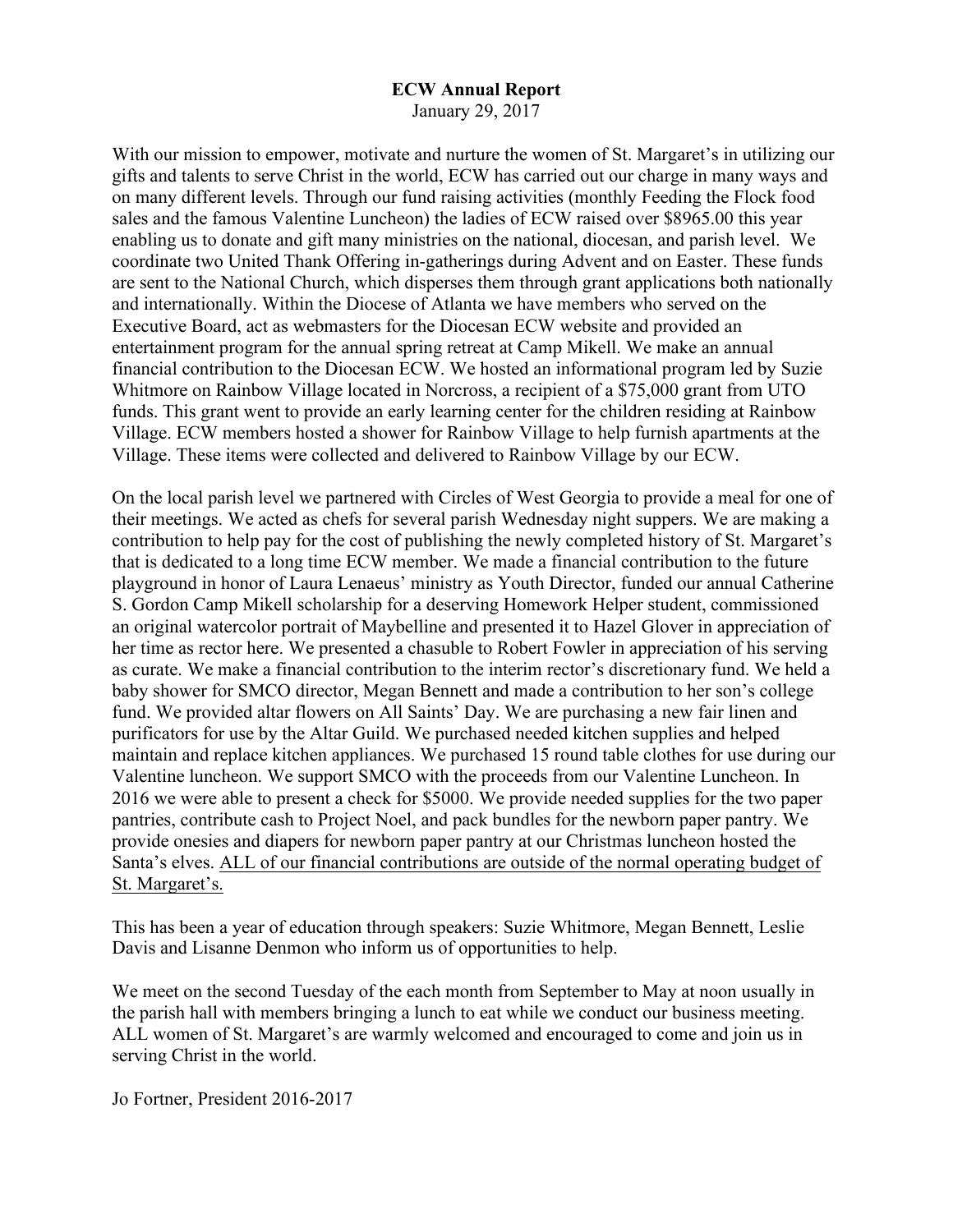



The Financial state of St. Margaret's Episcopal Church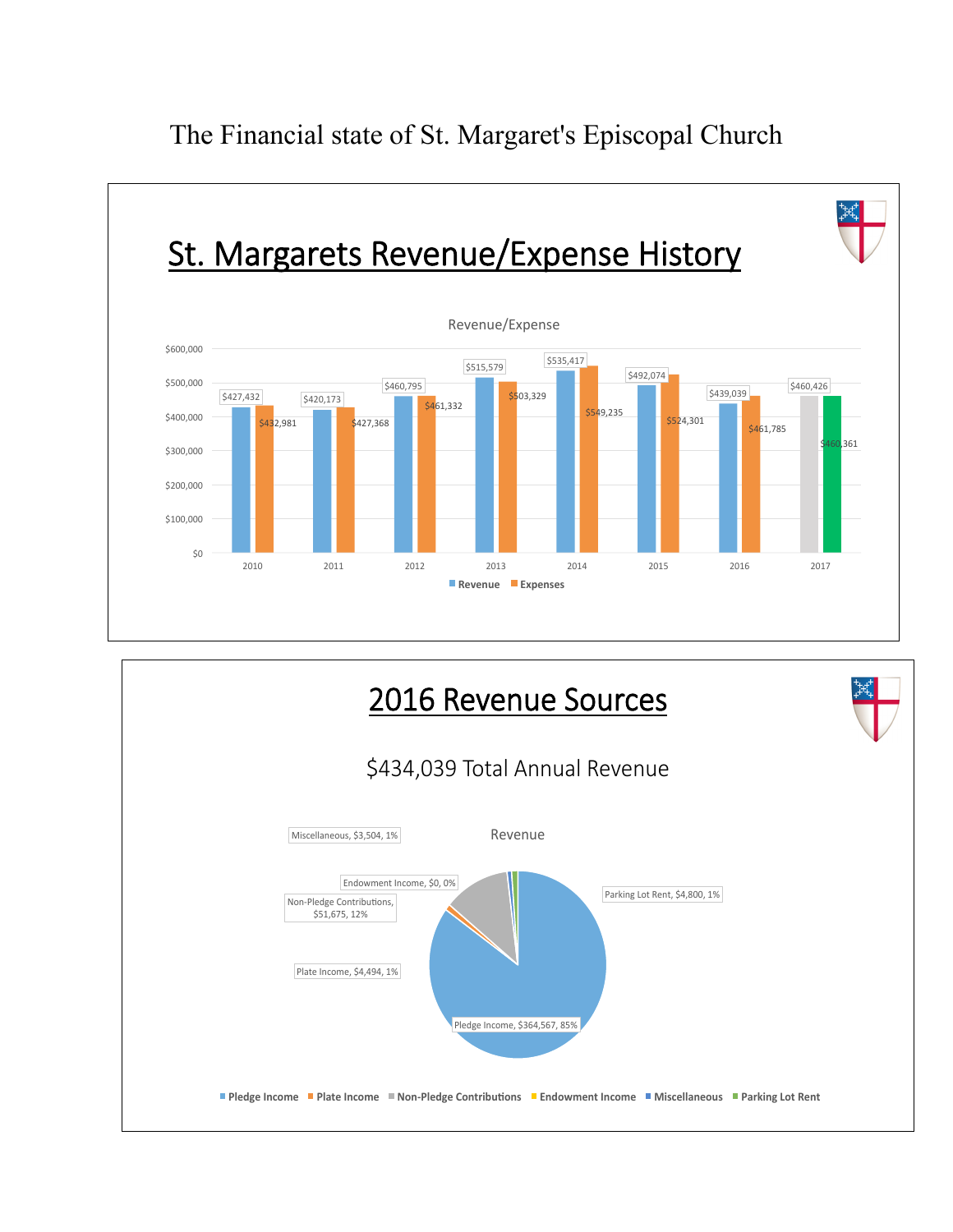丼